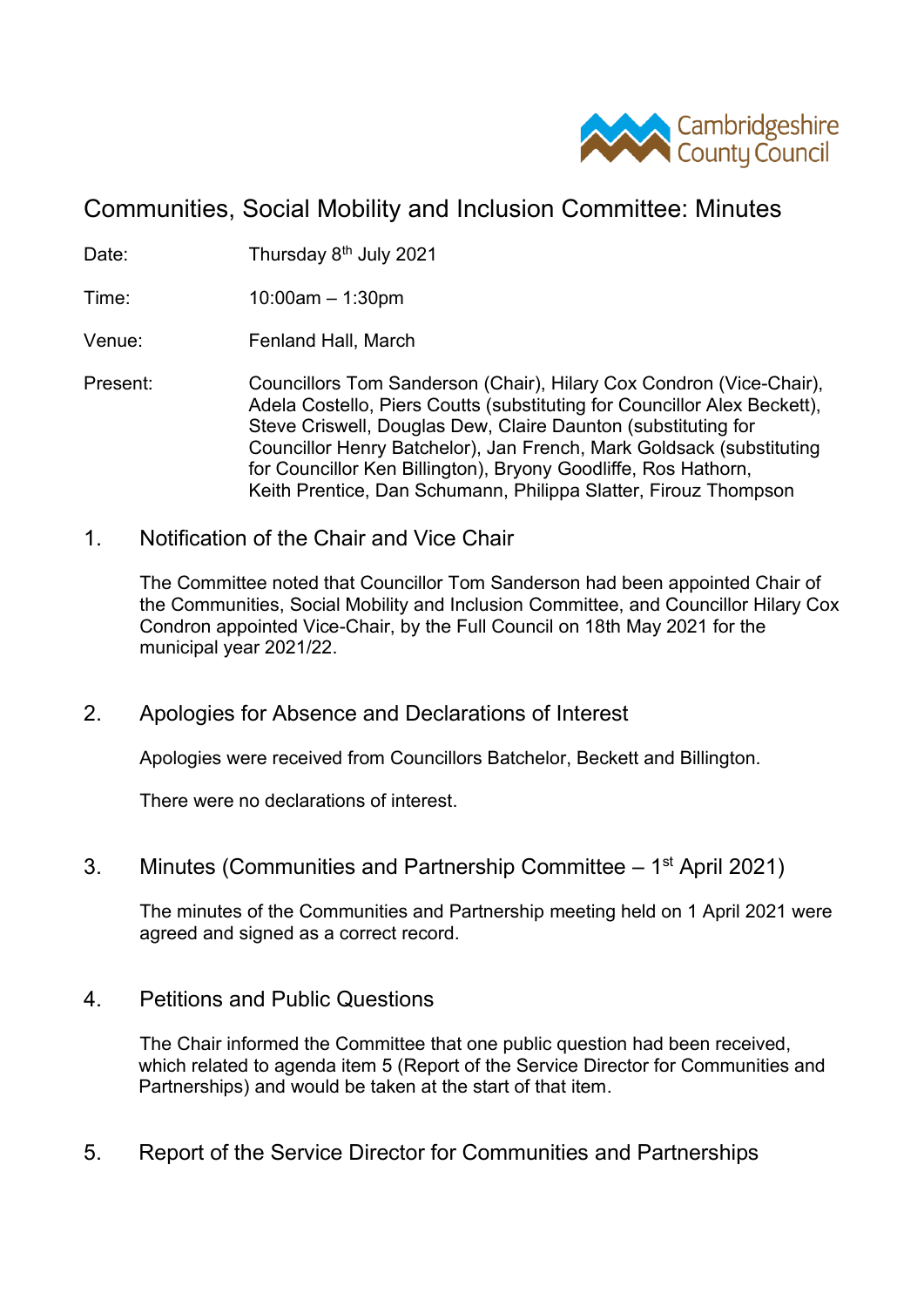The Committee received a report from the Service Director for Communities and Partnerships which summarised information, opportunities and challenges relating to the cross-cutting work within the remit of the Committee and its service directorate. Attention was drawn to the five proposed work priorities detailed in section 2.2.6 of the report, which included the development of a Social Mobility Strategy, a review of the Libraries service, the decentralisation of Council services, the identification and addressing of inequalities in communities, and the delivery of the youth service framework. The Service Director noted that the Covid-19 Coordination Hub continued to provide information, help and guidance to residents, and would continue to do so indefinitely, given how helpful it had proven in capturing the needs of people of which the Council had previously been unaware. This was currently particularly the case in supporting the vaccination programme to overcome issues of hesitancy and lack of confidence in some demographics and communities. The backlog of cases faced by the Coroners service was highlighted as a concern and Members were informed that capacity was being increased to help overcome this workload.

Mr Richard Robertson, Chair of Friends of Milton Road Library, was invited by the Chair to speak on his concerns related to Milton Road Library. Noting the role of libraries in supporting communities, social mobility and inclusion, Mr Robertson asked the Committee whether it considered libraries as one of its key priorities. He welcomed that Milton Road Library had reopened in 2019 after being demolished and rebuilt, but expressed concern that the current 25-year lease was insufficient, given the potential sale of the building, and sought assurances that the Council would work to extend the lease to 125 years, arguing that this would increase the value of the building as it would provide the buyer with a long-term tenant.

Paying tribute to Mr Robertson's work for the community, the Service Director emphasised the central role of libraries in the work of the Committee and wider Council. Noting that the report discussed a review of the Libraries service, he explained that this was to ensure each individual library was providing the unique services that were required, given the differing needs of each community. He committed to engage with all the Friends groups as part of the review, given their knowledge and experience of the libraries and what was required from them. Clarifying that the current lease for Milton Road Library expired in 2024, with an option to extend the lease beyond that point largely benefitting from legal protections, he undertook to discuss such legal issues further with colleagues and provide Members with a briefing. **Actions required**

While discussing the public question, Members confirmed the Council's commitment to libraries, noting that none of the County's libraries had closed over at least the past four years, and acknowledging that it would be beneficial for the community to secure a longer lease for Milton Road Library. They reiterated the Service Director's observation that the proposed review of the Libraries services was not intended to reduce the service but rather identify where it needed to be improved.

While discussing the report, Members:

− Queried whether Think Communities was limited to providing additional human resources to work with partner authorities through the place-based teams, or whether it also provided monetary value. Emphasising how relationships between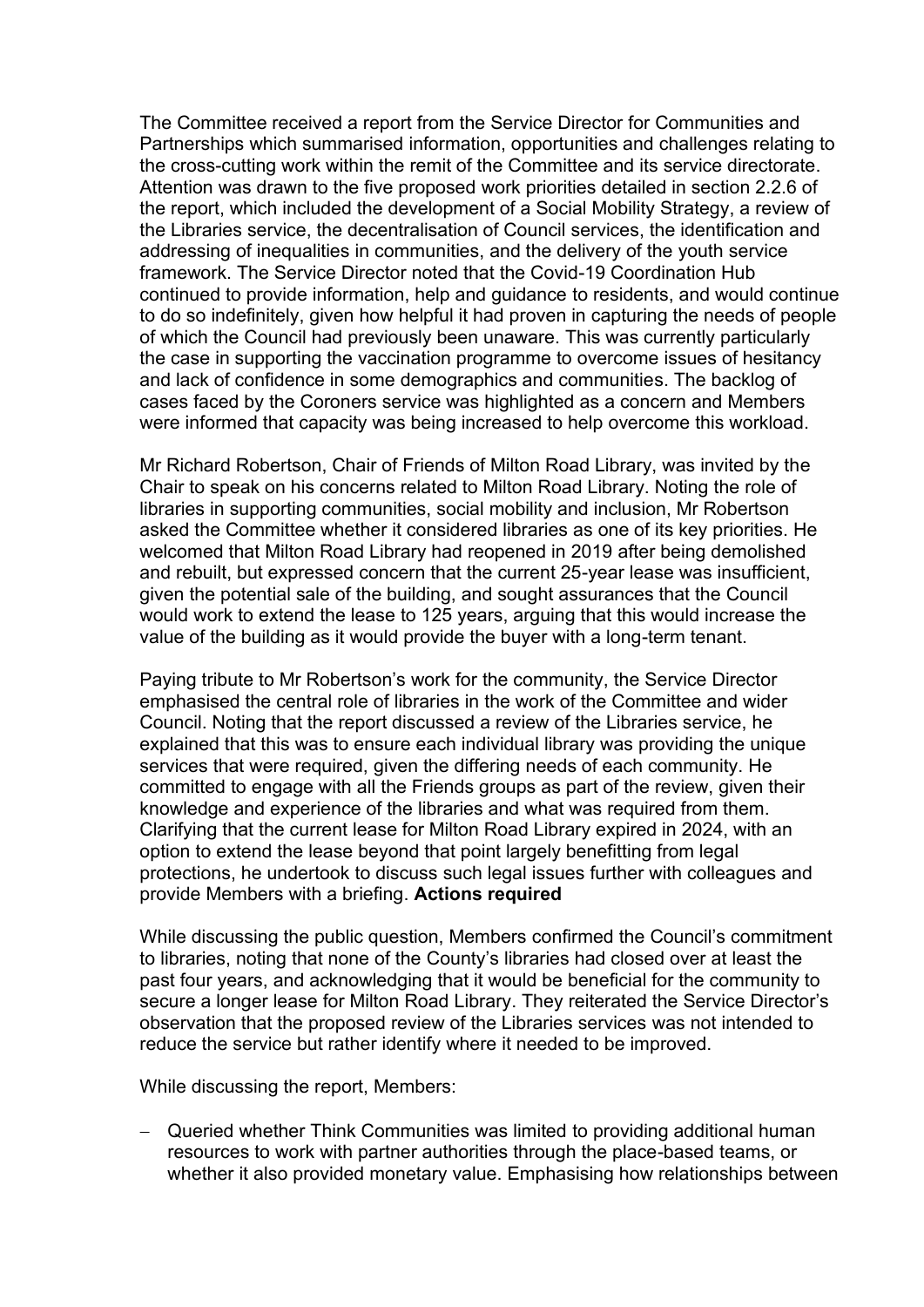the different levels of local government and community organisations had become stronger and deeper as a result of working together to overcome the impacts of the pandemic, the Service Director noted that this added value required increased capacity on the ground, although he acknowledged that there was also financial value, including financial assistance, support for funding applications, and through the commissioning of services.

- − Expressed concern over potential duplication or overlap of work between different local authorities and organisations as a result of Think Communities, and sought clarification on how it was avoided. Acknowledging that duplication was wasteful and confusing for residents, the Service Director assured Members that the place-based teams looked to avoid such matters through continuous conversations with partner authorities and organisations. It was suggested that the decentralisation of services would lead to a shared plan through partnership arrangements and governance that would further help avoid overlaps.
- − Highlighted the importance of the revenue stream provided by community centres to local councils and expressed concern about such venues being asked to provide space without financial recompense from the Council. Recognising the fundamental role of community assets in the Think Communities and decentralisation agenda, the Service Director confirmed that there was not currently a budget for providing such financial support, although he acknowledged that it would be difficult for Think Communities to function if it was not provided somehow, be it through direct financial support, assisting with funding bids or commissioning of services.
- − Acknowledged the role of Councillors as signposts in helping residents establish how to obtain any help they may need from the Council, and also in providing officers with a means of connecting to local communities. It was noted that the place-based teams would build relationships with the Councillors in their districts, enabling them to provide the necessary information relevant to their division. The Service Director undertook to circulate to Members a report written by the Cambridge University Science and Policy Exchange on the effect of Council decision-making on community-led initiatives, which had been presented to the Communities and Partnership Committee in December 2020. **Action required**
- − Paid tribute to the work previously carried out by the Communities and Partnership Committee, as well as the officers that supported the Committee and directorate, and it was acknowledged that much of the Communities, Social Mobility and Inclusion Committee's agenda would be building on that earlier work.
- − Recognised that the Council had always placed great importance on developing and expanding the Libraries service, and argued that requiring a building containing a library to be in public ownership would represent an unnecessary barrier to provision of the service.
- − Expressed support for the proposed work priorities listed in the report.
- − Acknowledged that Cambridgeshire Local had been launched and embraced by partner authorities and organisations, and while Think Communities was a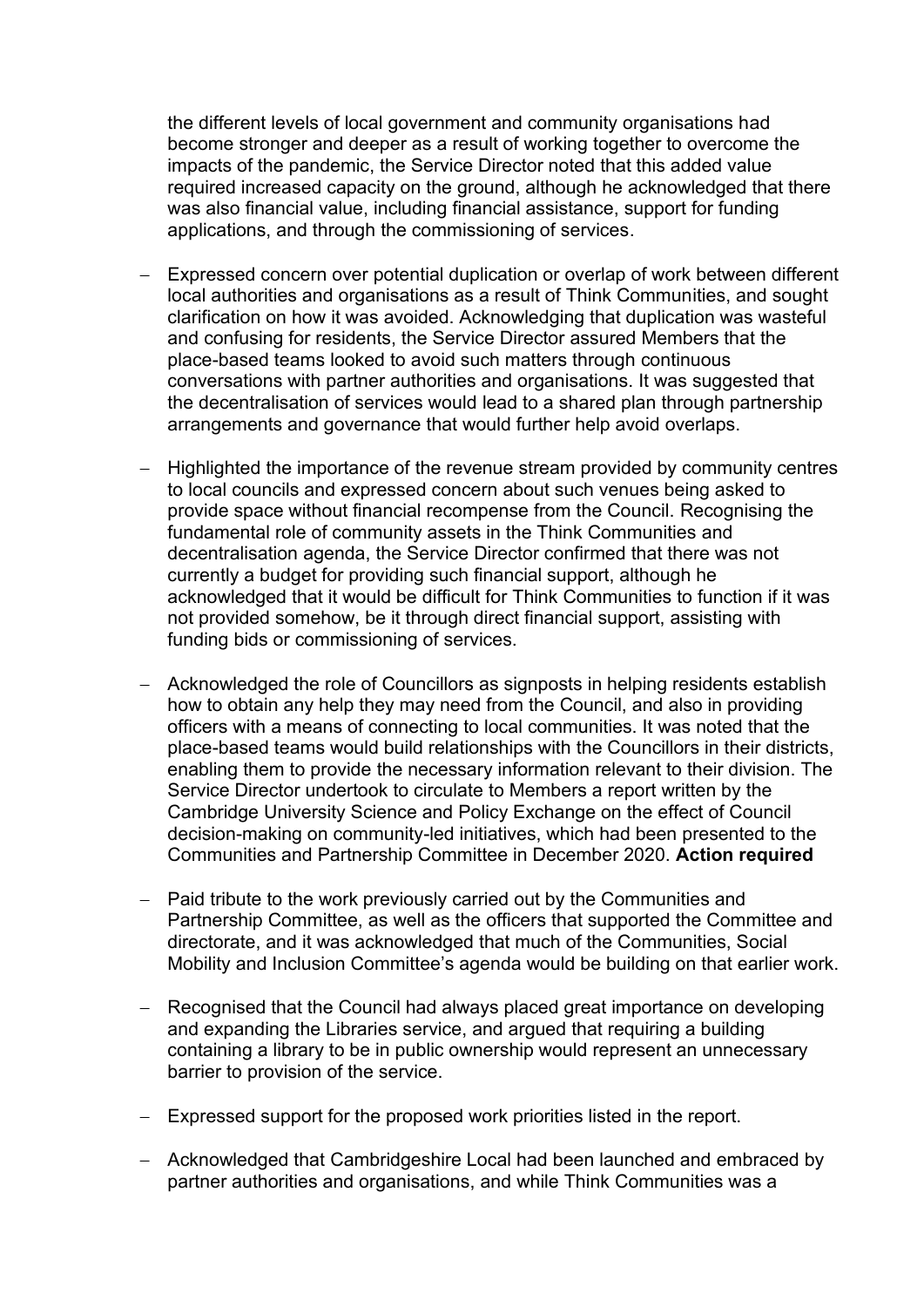descriptive and helpful term for internal purposes, it had failed to resonate with the wider community, leading to the development of Cambridgeshire Local as a title that was easier to understand in terms of its objectives.

- − Paid tribute to the work carried out by place-based coordinators.
- − Welcomed the youth service framework and noted that much of the work had previously been funded through the Innovate and Cultivate Fund. It was suggested that such confirmation of available resources would provide welcome reassurance to community groups and parish councils that had previously been reticent about undertaking the challenging work, and it was requested that a report be presented to the Committee providing further details on the service. **Action required**
- − Recognised the importance of partnership working and its central role in the Think Communities approach and overall work of the Committee, and it was suggested that the word "partnership" be added to the Committee's title to emphasise this.
- − Considered whether, in light of the climate emergency, the Committee could support community activities involving green spaces and biodiversity. Some Members argued that this was the responsibility of the Environment and Green Investment Committee, while other Members suggested that the committees could work together, with the Communities, Social Mobility and Inclusion Committee focussing on inclusion, social justice and equality of access to nature, as well as the interaction between communities.
- − Suggested that it would be beneficial for future proposed additional recommendations to be circulated in advance of the meeting, although it was acknowledged that this was not a requirement of the Constitution.

The following additional recommendation was proposed by Councillor Criswell, seconded by Councillor Goldsack and agreed unanimously:

c) Bring a paper back to the Committee on the youth services framework with a detailed delivery plan that identifies the financial resources required to expand and sustain the service, thus enabling the funding to be allocated in the Committee's budget for 2022-23; and

The following additional recommendation was proposed by Councillor Criswell, seconded by Councillor Goldsack and agreed:

d) Request Full Council to approve the addition of the word 'Partnership' to the Committee's title.

The following additional recommendation was proposed by Councillor Hathorn, seconded by Councillor Cox Condron and agreed:

e) In light of the climate emergency, support community activities involving green spaces and biodiversity.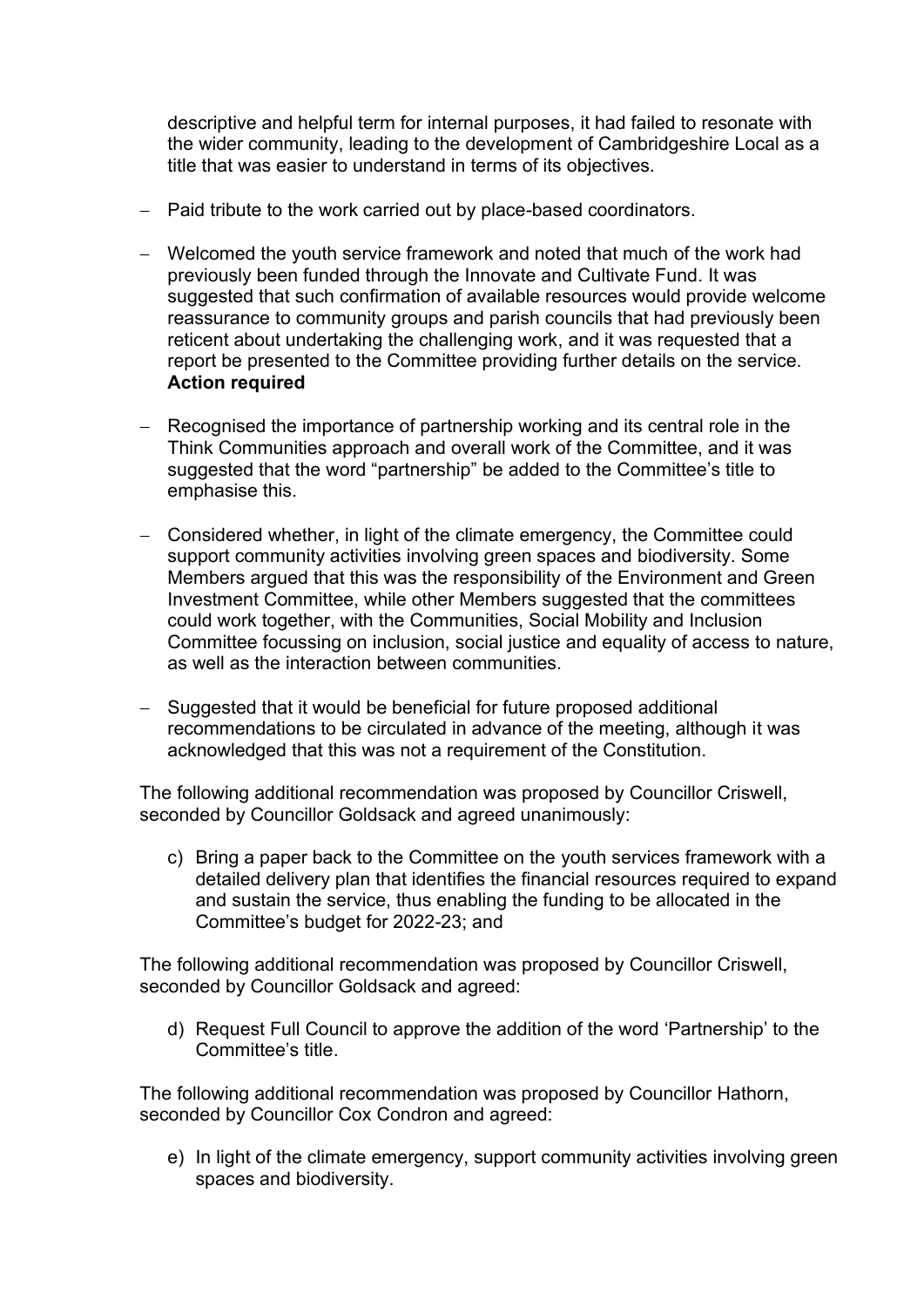It was resolved to:

- a) Note and comment on the key themes discussed in this report;
- b) Comment on and approve the key priority areas of focus described in the report, identifying additional priorities if relevant;
- c) Bring a paper back to the Committee on the youth services framework with a detailed delivery plan that identifies the financial resources required to expand and sustain the service, thus enabling the funding to be allocated in the Committee's budget for 2022-23;
- d) Request Full Council to approve the addition of the word 'Partnership' to the Committee's title; and
- e) In light of the climate emergency, support community activities involving green spaces and biodiversity.

### 6. Think Communities Approach to Social Mobility, Anti-Poverty and **Inequalities**

The Committee received a report which outlined the Council's work on social mobility and the proposed approach moving forwards. The differing levels of deprivation and inequalities across both the County as a whole and also within each individual district, along with the multiple types of deprivation and inequality, represented the set of conditions that determined social mobility, as demonstrated in Figure 1 of the report. The Social Mobility Project Manager emphasised the necessity to look at this whole set of conditions in order to drive social mobility, and attention was drawn to the framework for action that had been developed, as set out in section 2.5 of the report, and the ongoing development of a Social Mobility Strategy, as set out in section 2.6, to establish a process by which the wider spectrum of relevant individual strategies may be best coordinated and delivered.

While discussing the report, Members:

- − Suggested that while it was reasonable to promote upward social mobility and work to prevent downward social mobility, there were also people who might not be concerned about being socially mobile.
- − Acknowledged the benefits of having access to a smartphone in accessing services and finding information, highlighting the importance of providing assistance to families with lower incomes through the provision of phone vouchers.
- − Observed that place-based teams were key sources of knowledge for the Council in identifying people, streets and wider areas with particular needs, and noted that Councillors and officers already carried out much of their work on a street-bystreet level, rather than a County-wide or district level. Members also welcomed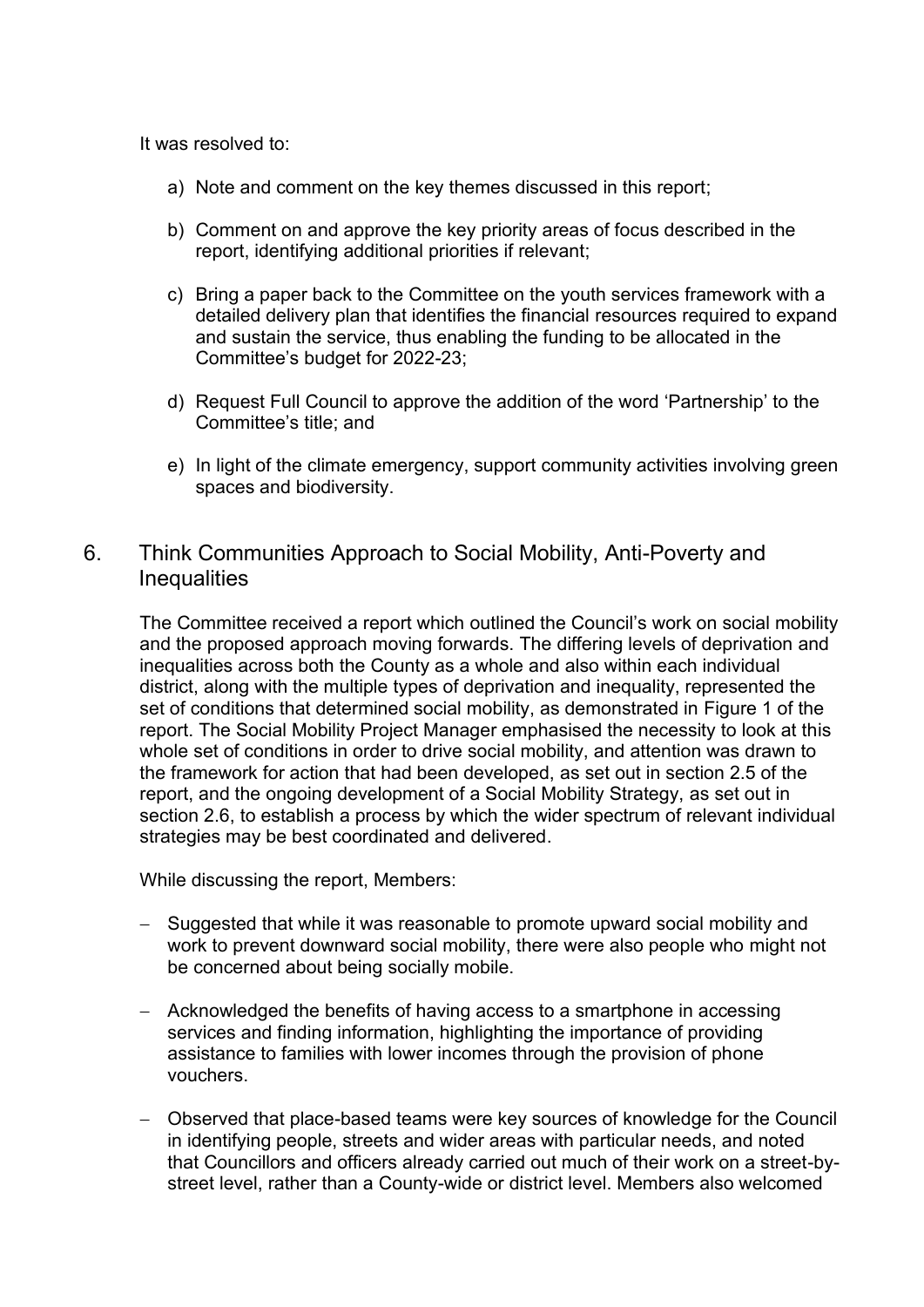the maps in Appendix 1 of the report, which identified specific areas of income deprivation across the districts.

- − Expressed support for the framework for action and Social Mobility Strategy, noting that it represented a Council-wide approach to tackling the issue of social mobility. Members welcomed the appointment of the Social Mobility Project Manager to lead on this work and acknowledged that the focus had been initiated by the Communities and Partnership Committee.
- − Highlighted the fundamental role of access to education in providing opportunities and enhancing social mobility, and suggested that it could be given greater emphasis in the strategy.
- − Noted the difficulties and limitations by use of the terms 'poverty' and 'antipoverty'.
- − Argued that the phasing out of the £20-per-week boost to Universal Credit would be detrimental to the strategy's objectives, although Members welcomed that free school meals would be extended throughout the summer holidays.

It was resolved unanimously/ to:

- a) Endorse the approach set out in this report;
- b) Comment specifically on and endorse the suggested approach to the development of a Social Mobility Strategy for Cambridgeshire, and
- c) Agree for that strategy to be presented to Committee for approval in September.

#### 7. Cambridgeshire Skills Six-Month Review

The Committee received a report which provided an update on the work of Cambridgeshire Skills over the last six months and the way in which it would continue to improve and enhance its offer to those furthest from learning and employment. Despite the majority of courses continuing to be delivered online due to the pandemic, 96% of the 3,012 enrolled learners had been retained, with 82% achieving their programme and 67% progressing into employment, self-employment or volunteer positions. Cambridgeshire Skills continued to provide support to the 33% who had not yet progressed and would continue to do so for six months after they left the course. Noting that the Government's furlough scheme would be ending in October, the Head of Adult Learning and Skills highlighted that the 2021/22 delivery plan was focussed on social and economic recovery following the pandemic, while the service was looking to reinstate place-based learning where possible, with an aim of reopening 95 venues over the next year.

The Committee was informed that there had been a 10% drop in female enrolments, and it had been concluded that this was mainly due to digital exclusion, home schooling and the lack of creches over the past year. Efforts were also being made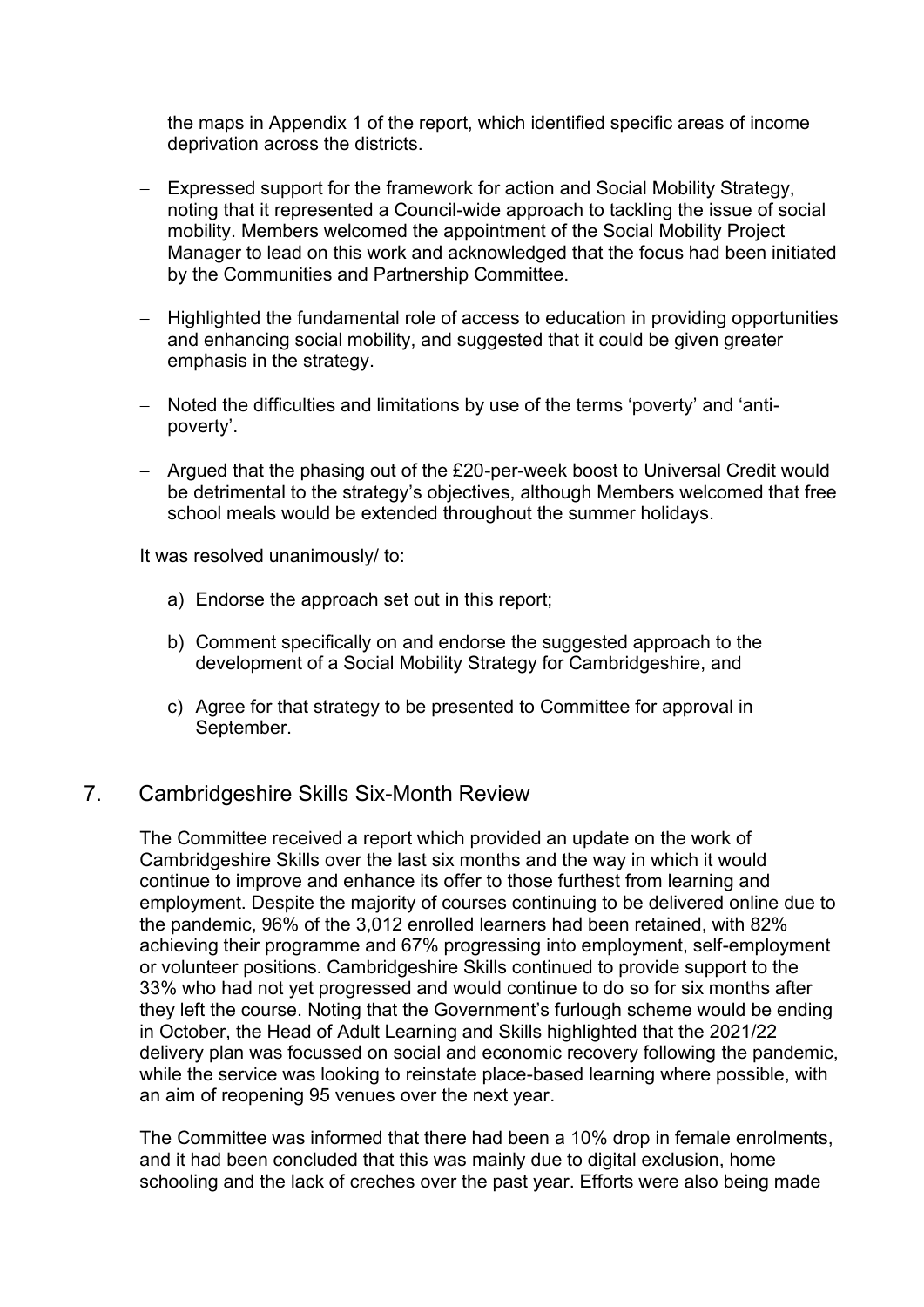to increase the number of enrolments and achievement levels of different ethnic groups across the County. Members were asked to support the skills agenda by acting as a conduit between their communities and Cambridgeshire Skills, in order to assist in setting up bespoke offers in their divisions. It was also noted that the Committee would be appointing a new representative to the Cambridgeshire Skills Governing Board as part of agenda item 11 (Appointments to Outside Bodies and Internal Advisory Groups and Panels, and the Appointment of Member Champions).

While discussing the report, Members:

- − Welcomed the achievements and support provided by Cambridgeshire Skills, particularly noting the success of helping learners find employment.
- − Suggested that the prospectus could be made easier to navigate and more userfriendly. While emphasising that the prospectus only represented approximately one third of the work provided by the service due to the high level of bespoke provision, the Head of Adult Learning and Skills undertook to consider whether improvements could be made to the prospectus and website. **Action required**
- − Requested that future update reports include district-level data in order to identify gaps in provision and take up, as well as providing a further resource for work on improving social mobility. The Head of Adult Learning and Skills informed Members that such information was available and would be included in the future.
- − Expressed concern about barriers to enrolment, such as transport difficulties and childcare concerns, and sought clarification on how such barriers were being addressed by the service. Members were informed that level one learners were unlikely to travel more than one mile for courses and therefore venues were selected for easy walking access. It was also noted that the service operated a creche system in many of the communities in which it worked.
- − Acknowledged that while it was better to provide an online service instead of no service during the pandemic, some sectors would be unable to participate due to digital exclusion. Recognising that digital provision had led to enrolment from new sectors, the Head of Adult Learning and Skills acknowledged the concern and noted that face-to-face learning was the best format for level one learning and below. She noted that there had been over 350 applications for the 50 IT devices that had been donated by the Good Things Foundation, and further work was being undertaken to distribute more devices when they became available.

It was resolved unanimously to:

- a) Comment on the six-month progress of the service operating as Cambridgeshire Skills; and
- b) Identify other priority areas of focus to support the council's overall priorities.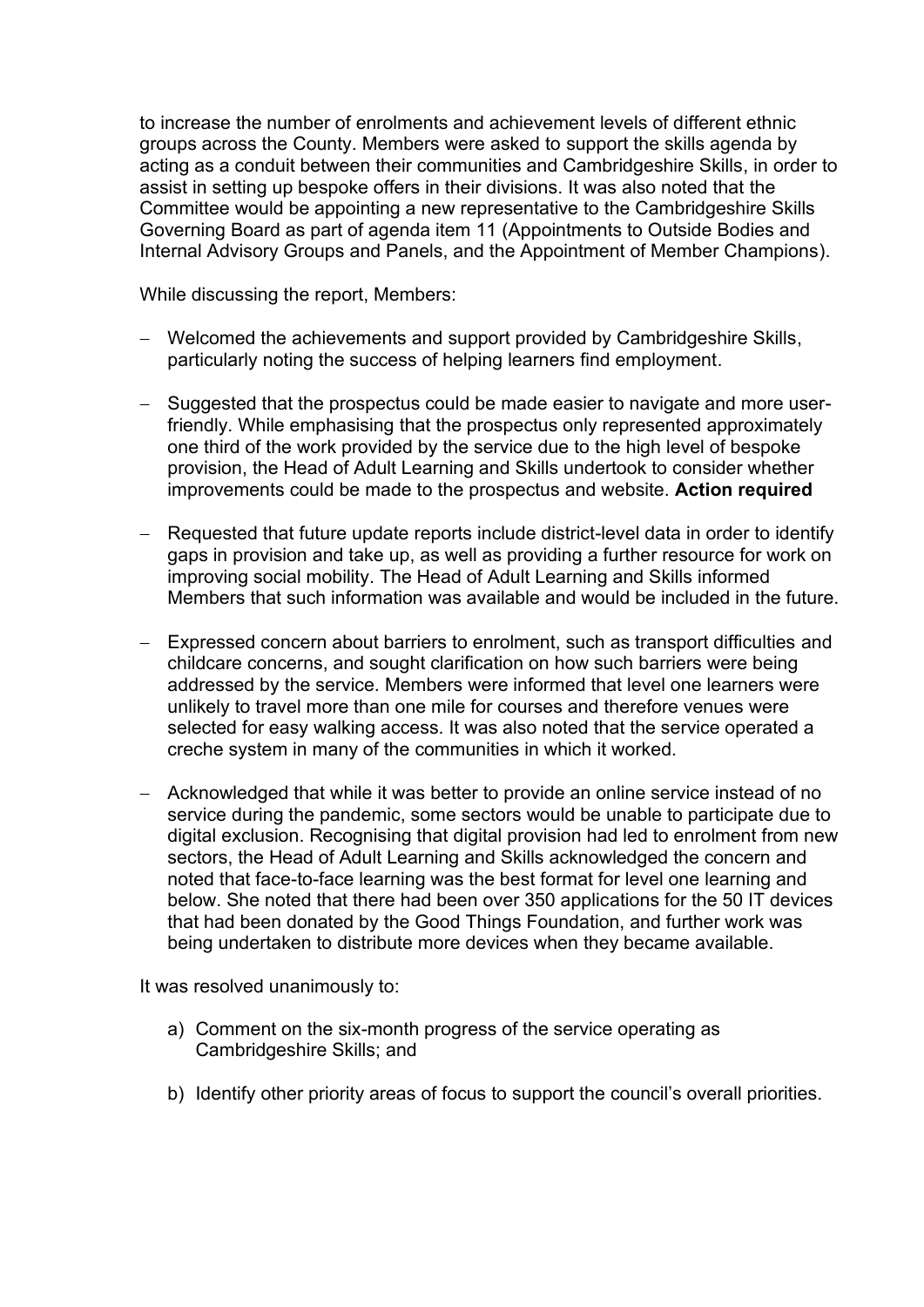## 8. Domestic Abuse and Sexual Violence Partnership

The Committee received a report which included information on the statutory duty for local authorities to support victims of sexual violence and domestic abuse, while providing an update on funding from the Government and White Ribbon reaccreditation. The Council was carrying out a needs assessment across the County in order to develop a strategy that would allow it to fulfil the duties required by the Domestic Abuse Act 2021, as set out in section 2.1 of the report. Members were also asked to approve the joint recommissioning of refuge provision for victims of domestic abuse across Cambridgeshire and Peterborough, with the current contract due to expire in 2022.

While discussing the report, Members:

- − Queried whether any changes to the current Domestic Abuse and Sexual Violence Partnership Board would be necessary for it qualify as the required multi-agency Local Partnership Board. The Domestic Abuse and Sexual Violence Partnership Manager confirmed that most of the partners were already involved, but representatives for housing, with a focus on safe accommodation for victims, had since been brought in. She noted there was also a requirement for input from victims and their children, and she informed the Committee that an independent organisation had been commissioned to seek feedback and encourage participation.
- − Clarified that both small and large organisations could bid for the recommissioning of the contract to provide refuge provision across the County.
- − Acknowledged the importance of providing support to victims through libraries and pharmacies, and suggested the provision of a pop-up shop that moved around the County to offer support.
- − Considered whether it would be appropriate for the Council to endorse and communicate emergency signals for people to use when in need of urgent assistance. It was acknowledged that such signals changed regularly, and it was argued that promoting them could prove counter-productive and make them less safe or effective. Members were informed that officers worked with victims to establish unique signals that they could give in such circumstances and the Domestic Abuse and Sexual Violence Partnership Manager undertook to provide Members with information and training on dealing with domestic abuse and sexual violence. **Action required**
- − Expressed concern about the short-term nature of the Government funding and sought clarification on what would happen if the funding was reduced in the future. Acknowledging that it was difficult to operate when continuously reliant on short-term funding, the Domestic Abuse and Sexual Violence Partnership Manager confirmed that there was only a guarantee of funding for one year, and while the expectation was that the funding would continue, it was not possible to say whether funding levels would decrease, remain the same or increase.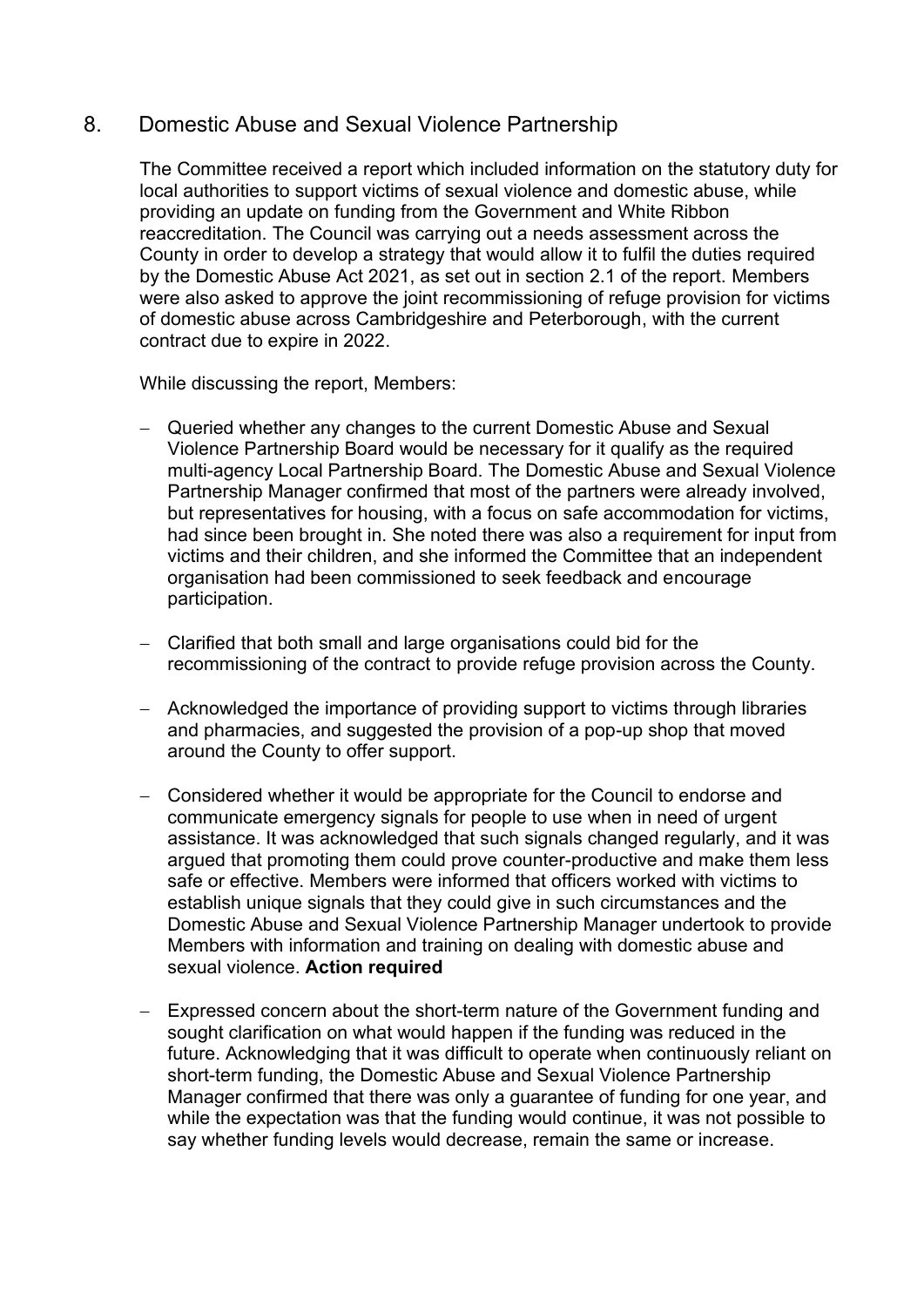The following additional recommendation was proposed by Councillor Dew, seconded by Councillor French and agreed unanimously:

c) Request that in the event of government funding being reduced, the Council consider underwriting the grant from the Ministry of Housing, Communities and Local Government, to provide security moving forwards.

It was resolved unanimously to:

- a) Note and comment on the funding investment proposals;
- b) Approve the joint recommissioning of refuge provision for victims of domestic abuse across Cambridgeshire and Peterborough from 2022/23; and
- c) Request that in the event of government funding being reduced, the council consider underwriting the grant from the Ministry of Housing, Communities and Local Government, to provide security moving forwards.

#### 9. Innovate and Cultivate Fund – Process Updates

The Committee received a report which provided an update on the application process for the Innovate and Cultivate Fund (ICF) and proposed changes to the membership of the ICF Recommendation Panel, along with an update to the fund's guidance in order to better align to the Council's revised priorities. The Head of Think Communities informed Members that the final recommendations being made to the Committee differed to those that had been published in the agenda, with the final two recommendations changed to the following:

- c) Increase the number of councillors on the Recommendation Panel from five to seven, to be appointed in accordance with political proportionality; and
- d) Maintain the current process of recommendations from the Panel being presented to the next available Committee meeting for approval.

While discussing the report, Members:

- − Established that the steering group maintaining operational oversight of the ICF consisted of Adults Commissioners, the Chief Financial Officer, representatives of the Cambridge Community Foundation (the organisation that administers the fund), the Chair of the Communities, Social Mobility and Inclusion Committee, the Think Communities Manager, the Youth and Communities Manager and an administrative officer.
- − Confirmed that there was an annual evaluation of the applications and projects which identified why bids were unsuccessful and which communities had not been represented in the applications, in order to increase or decrease focus in a certain area. It was requested that the evaluation break the applications down into themes, such as sustainability, youth and social mobility.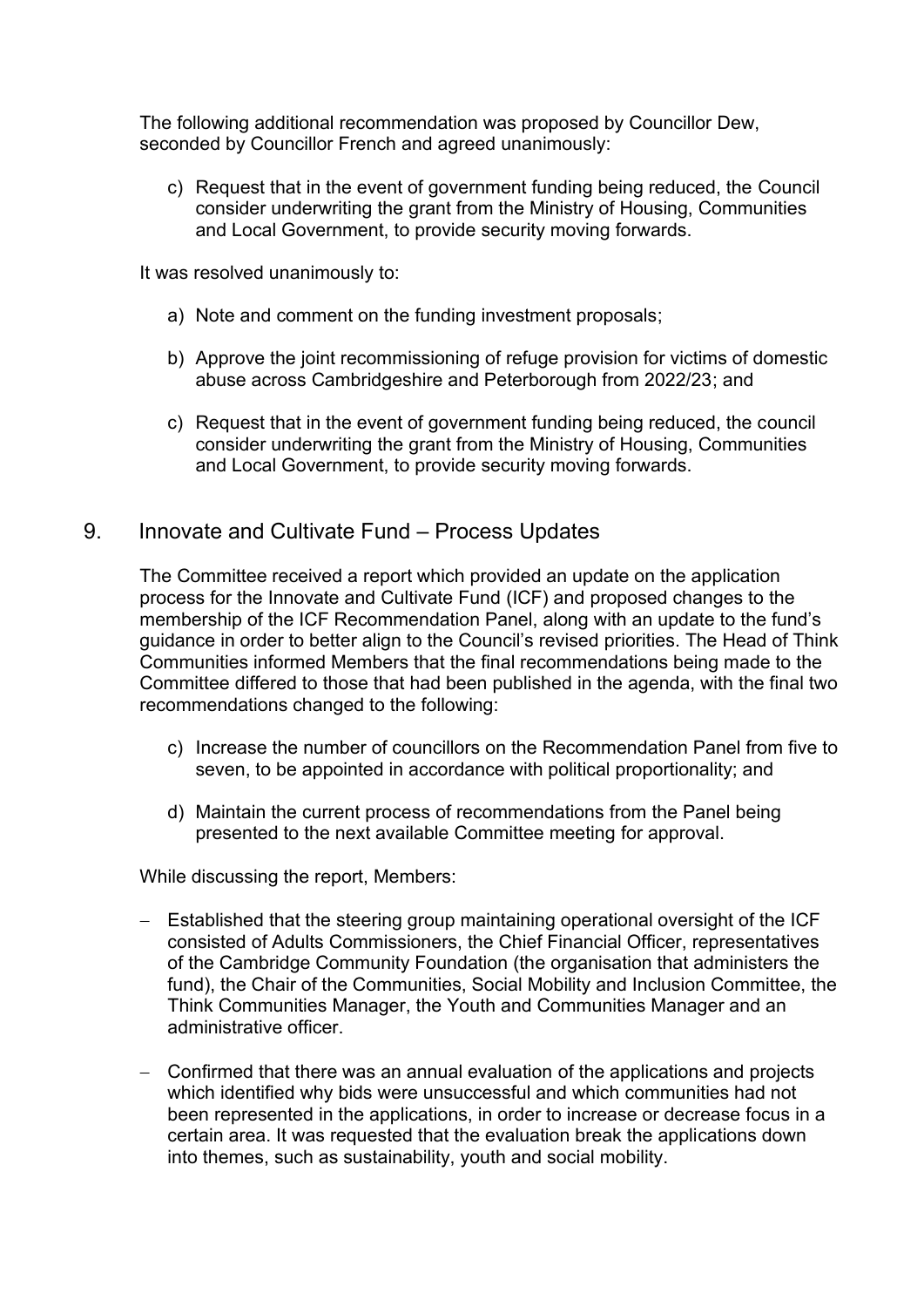- − Suggested that it would be beneficial to organise a training workshop on the ICF and other funds with which the Committee was involved. **Action required**
- − Welcomed the changes that had been made to the recommendations.
- − Confirmed that the Council worked with partner authorities to ensure that there were no overlaps or duplication of work as a result of the projects, noting that place coordinators were consulted regularly to ensure this was the case.
- − Noted that Members that had supported a bid in their division were required to declare an interest and abstain from voting on the approval or rejection of that particular project by the Committee. It was suggested that Members should be able to support initiatives in their area, although it was acknowledged that they could do this by supporting throughout the development of the application, rather than through the vote itself.

It was resolved to:

- a) Update Fund information and guidance to better align to the priorities of the Joint Administration;
- b) Maintain the current pause on Innovate applications;
- c) Increase the number of councillors on the Recommendation Panel from five to seven, to be appointed in accordance with political proportionality; and
- d) Maintain the current process of recommendations from the Panel being presented to the next available Committee meeting for approval.

## 10. Communities Capital Fund – Progress Report

The Committee received a report providing an update on the thirty-five projects that the Communities and Partnership Committee had allocated funding to from the £5m Communities Capital Fund (CCF) in 2020. Ten of the projects had been completed, with twelve due to be completed by September 2021, and the remaining thirteen by September 2022, and it was noted that most of the projects had reported slight delays due to impacts of Covid-19, such as shortage of staff or supplies. Measures were in place to ensure that funds were being spent according to the bid applications, with updates on each individual project included in Appendix 2 of the report. It was highlighted that the CCF had provided an opportunity for Think Communities and the place-based teams to deepen their ties with communities as coordinators and connectors.

While discussing the report, Members:

− Noted that recommendations stemming from an audit of the fund had been built into the mitigation to ensure that targets were met. Members suggested it would be useful to identify the unsuccessful bids and any geographical or sectoral gaps that emerged as a result of the process. The Fenland Place Coordinator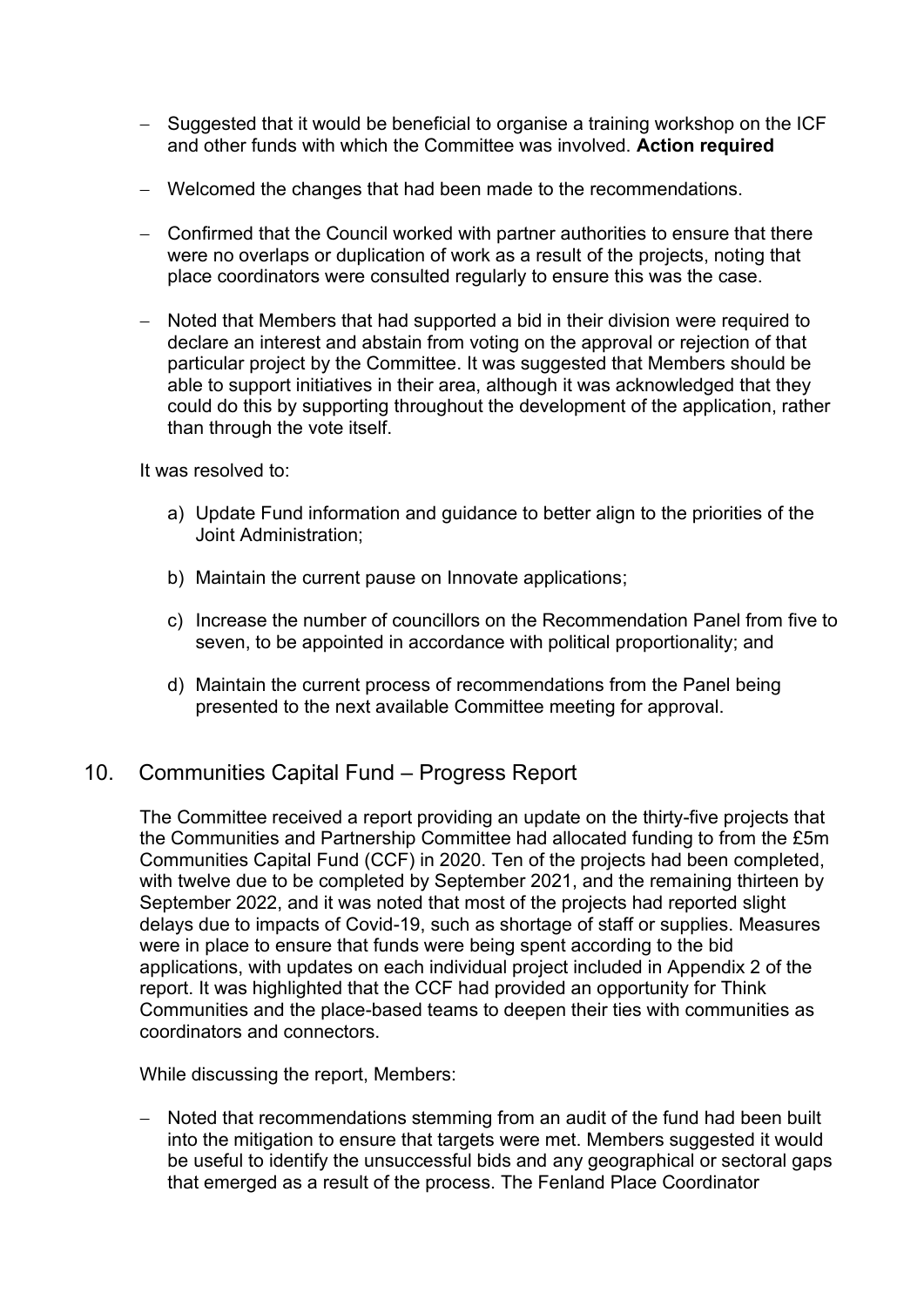acknowledged the need to continue working with the unsuccessful bids to increase the likelihood of any potential future bids being successful.

- − Suggested that it would be helpful to have a public record of how each project had been carried out, so that people could see where they had been successful. It was noted that monitoring reports, including photos, were maintained for each project and while all the projects and areas were different, lessons could be learned and shared between them.
- − Expressed concern that bids were considered on a first come first served basis and suggested that there were fairer ways to approach submissions.
- − Welcomed that the CCF had led to such positive results and highlighted its crossparty nature, noting that the bids were mainly for the completion of already started projects, as opposed to initiating new projects. The Committee indicated support for continuing the fund the next year, with some Members suggesting a further allocation of funding should be requested from the Strategy and Resources Committee, while others expressed concern about making such a request without first considering the implications and deciding on the actual amount that should be requested.

The following additional recommendation was proposed by Councillor Criswell, seconded by Councillor French and agreed:

c) Following the success of the Communities Capital Fund, recommend that the Strategy and Resources Committee allocates at least a further £5m in the 2022-23 Business Plan.

It was resolved to:

- a) Note and comment on the progress being made by projects funded by the Community Capital Fund.
- b) Consider and suggest ways of further enhancing the impact of funded projects on the council's overall objectives.
- c) Following the success of the Communities Capital Fund, recommend that the Strategy and Resources Committee allocates at least a further £5m in the 2022-23 Business Plan.

#### 11. Appointments to Outside Bodies and Internal Advisory Groups and Panels, and the Appointment of Member Champions

The Committee considered its appointments to outside bodies, internal advisory groups and panel and Member champions.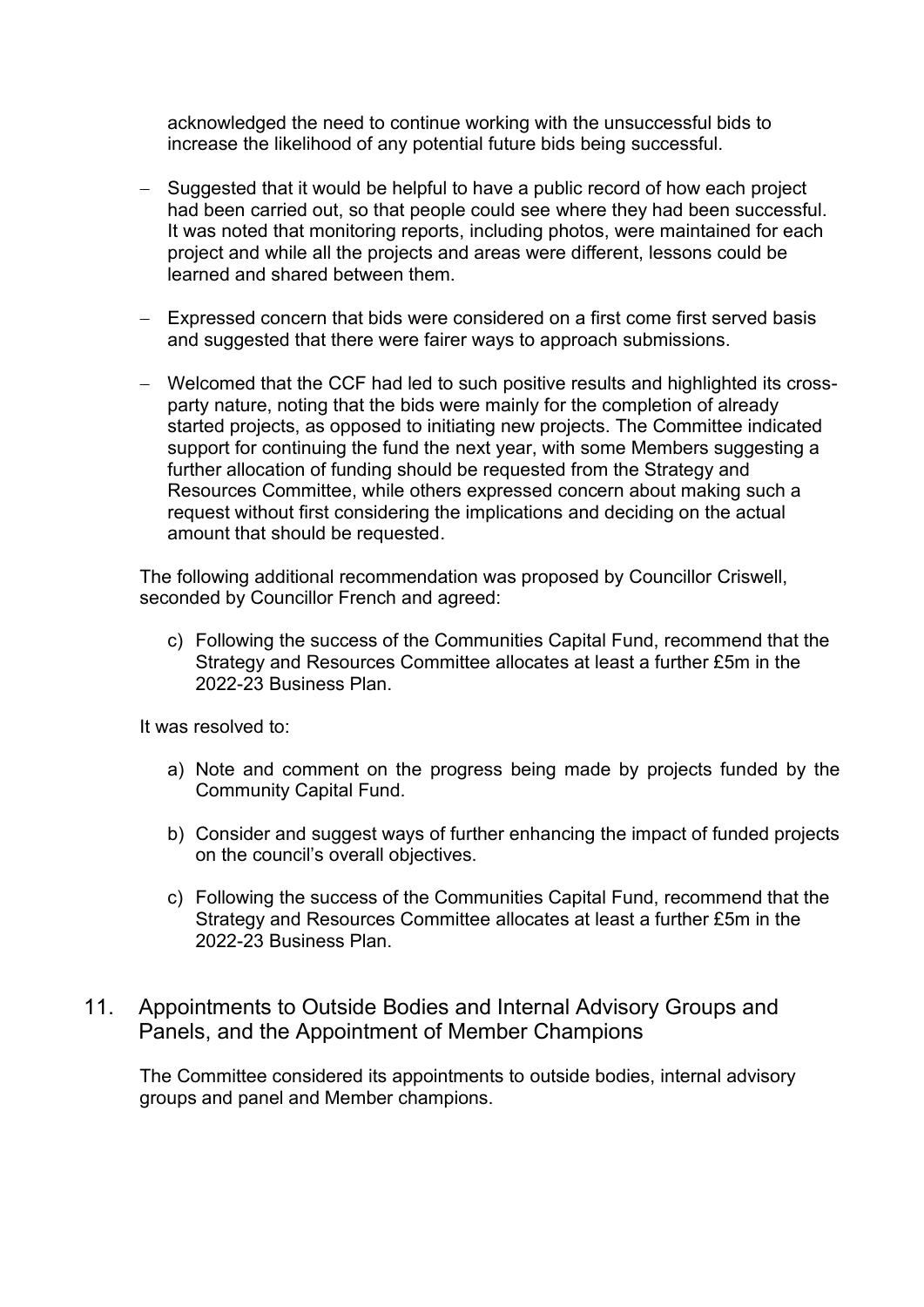It was resolved unanimously to:

- a) Review and agree the appointments to Outside Bodies as detailed in Appendix 1 of the minutes;
- b) Review and agree the appointments to Internal Advisory Groups and Panels, as detailed in Appendix 2 of the minutes;
- c) Appoint Councillor Cox Condron as the Community Safety Member Champion responsible for raising awareness of issues related to community safety, including domestic abuse, sexual violence and hate crimes; and
- d) Delegate, on a permanent basis between meetings, the appointment of representatives to any vacancies on outside bodies, groups and panels, within the remit of the Communities, Social Mobility and Inclusion Committee, to the Service Director of Communities and Partnerships in consultation with the Chair and Vice-Chair of Communities, Social Mobility and Inclusion **Committee**
- 12. Communities, Social Mobility and Inclusion Committee Agenda Plan

The Committee noted its agenda plan.

**Chair** 2<sup>nd</sup> September 2021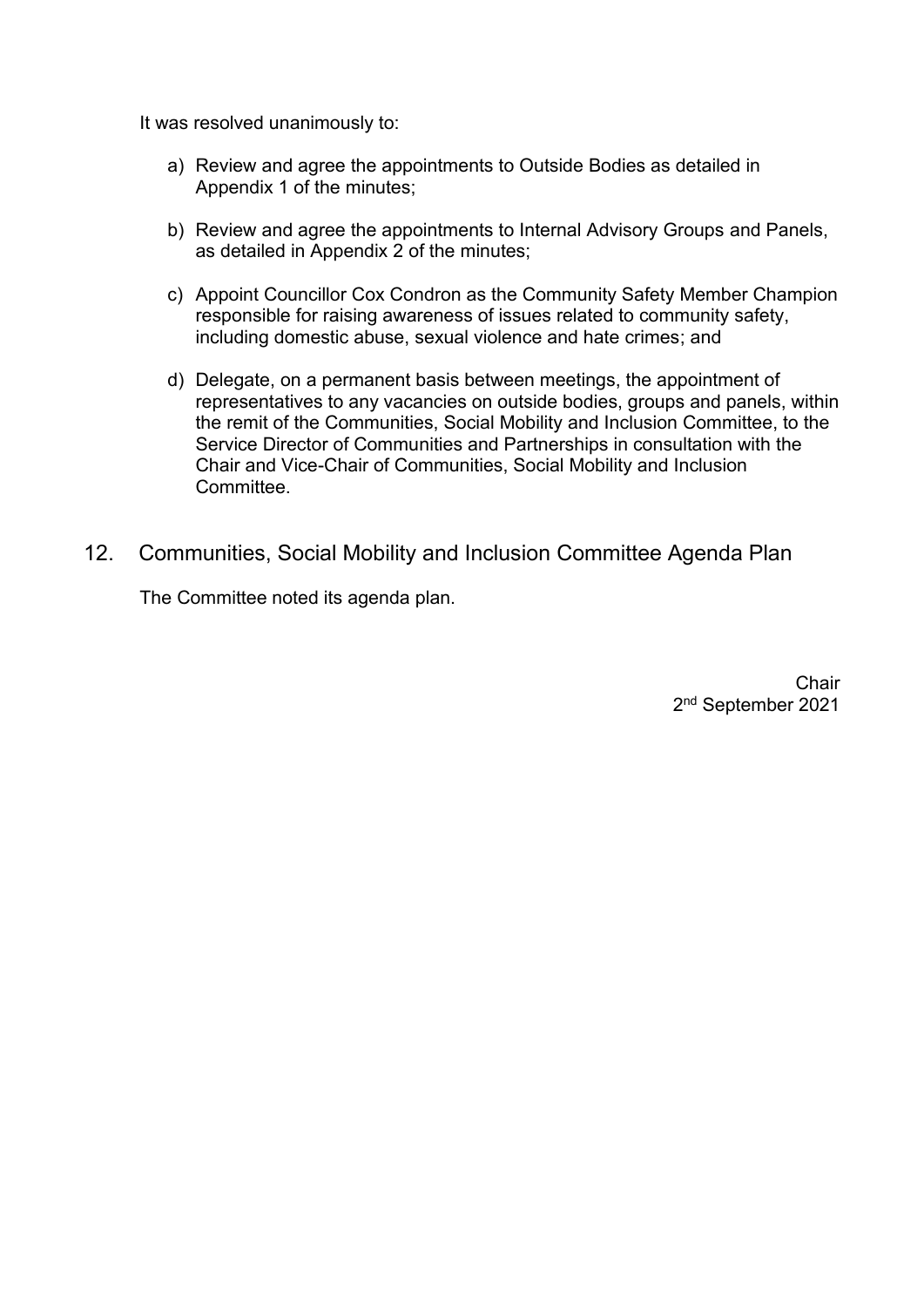Appendix 1

# Appointments to Outside Bodies

| Name of Body                                                                                                                                                                                                                                                                                                                             | <b>Meetings</b><br>per Annum | <b>Reps</b><br>Appointed | Representative(s)        | Contact                                                                                                                                    | Guidance<br>Classification                                                     | Committee to<br>Approve                          |
|------------------------------------------------------------------------------------------------------------------------------------------------------------------------------------------------------------------------------------------------------------------------------------------------------------------------------------------|------------------------------|--------------------------|--------------------------|--------------------------------------------------------------------------------------------------------------------------------------------|--------------------------------------------------------------------------------|--------------------------------------------------|
| Cambridge & District<br><b>Citizens Advice Bureau</b><br><b>Management Committee</b><br>To provide free, independent,<br>confidential and impartial advice<br>to the public. Its aims are to<br>provide the advice people need<br>for the problems they face and<br>improve the policies and<br>practices that affect people's<br>lives. | $4 - 6$                      |                          | Cllr H Cox Condron (Lab) | <b>Rachel Talbot</b><br><b>Chief Executive</b><br>Officer<br>01223 222660<br>rachelT@cambridg<br>ecab.org.uk                               | Charity and limited<br>company<br>(confirmation of<br>Member status<br>needed) | Communities,<br>Social Mobility<br>and Inclusion |
| <b>Cambridge Sports Hall</b><br><b>Trust Management</b><br>Committee<br>A management committee<br>administering the running of the<br>Kelsey Kerridge Sports Hall in<br>Cambridge.                                                                                                                                                       | 6                            | 1                        | Cllr H Cox Condron (Lab) | Peter Jakes<br>Accountant/<br><b>Company Secretary</b><br>Tel: (01223)<br>462226<br>Fax: (01223)<br>363889<br>peterjakes@btconn<br>ect.com | Charity<br>(confirmation of<br>Member status<br>needed)                        | Communities,<br>Social Mobility<br>and Inclusion |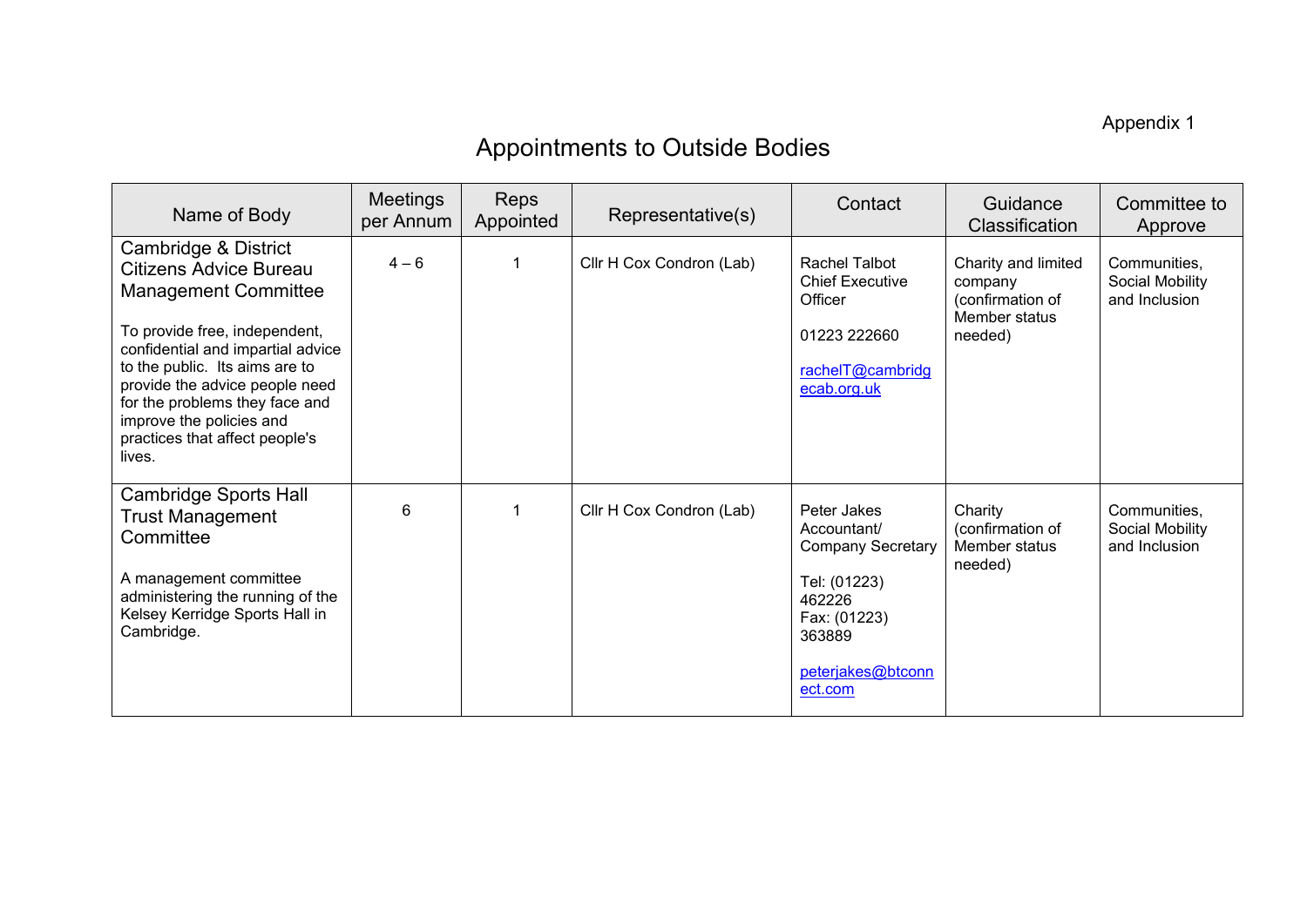| Name of Body                                                                                                                                                              | Meetings<br>per Annum | <b>Reps</b><br>Appointed | Representative(s)   | Contact                                                                                                                                                                         | Guidance<br><b>Classification</b>   | Committee to<br>Approve                          |
|---------------------------------------------------------------------------------------------------------------------------------------------------------------------------|-----------------------|--------------------------|---------------------|---------------------------------------------------------------------------------------------------------------------------------------------------------------------------------|-------------------------------------|--------------------------------------------------|
| Clay Farm Centre<br><b>Advisory Group</b><br>The Advisory Group will support<br>and make recommendations to<br>the Centre Manager and /or<br>Partnership review meetings. | 4                     |                          | Cllr P Slatter (LD) | Sally Roden,<br>Neighbourhood<br>Community<br>Development<br>Manager,<br>Cambridge City<br>Council<br>Sally.roden@cambr<br>idge.gov.uk<br>01223 457861<br>mobile<br>07920210957 | Other Public Body<br>representative | Communities,<br>Social Mobility<br>and Inclusion |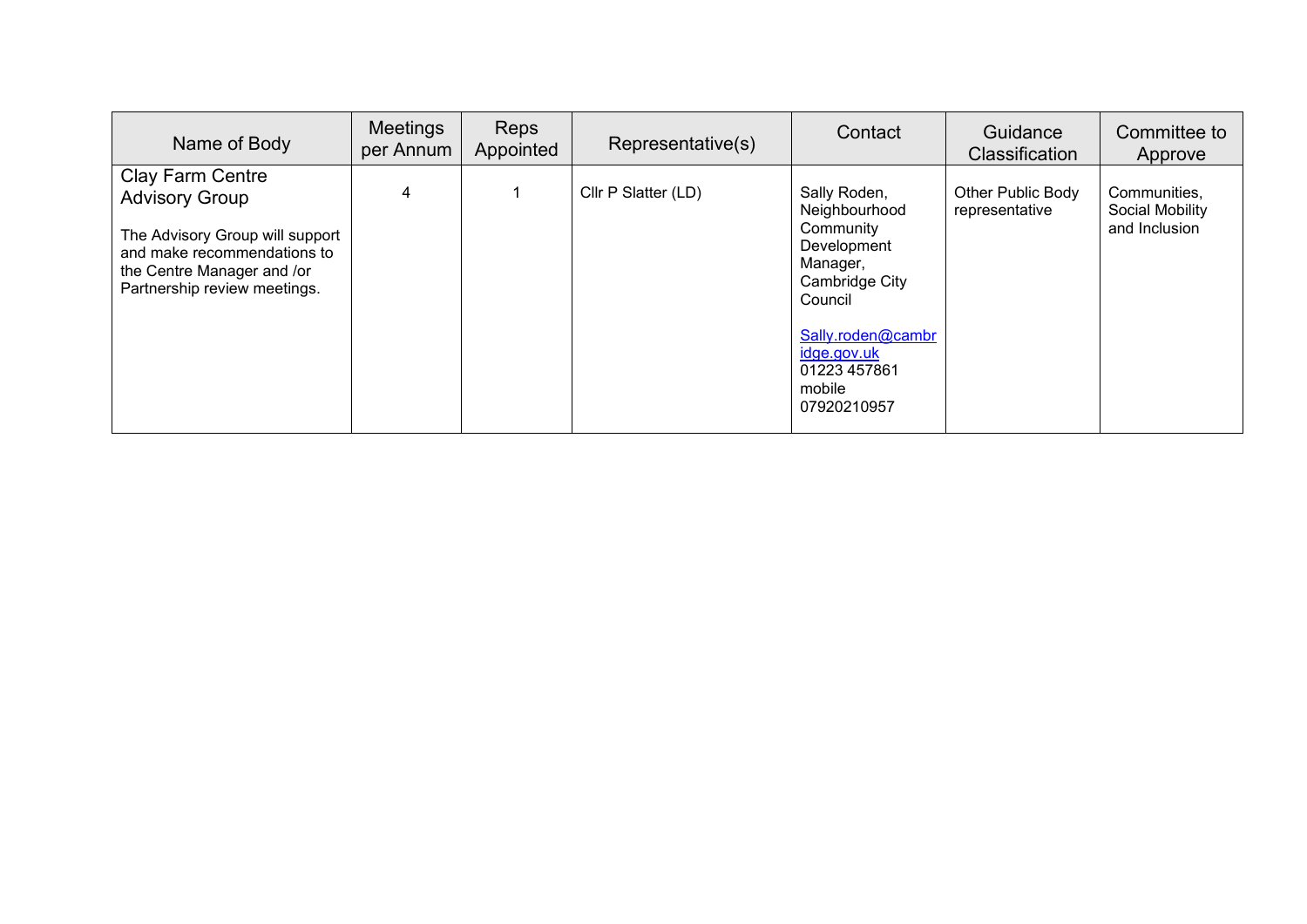| Name of Body                                                                                                                                                                                                                                                                                                                                                                                                                                                                                                                                                                                                                                                                                                                                | <b>Meetings</b><br>per Annum | <b>Reps</b><br>Appointed | Representative(s)                                                                                                         | Contact                                                                                                                                                                                                                                                                                                                                                                    | Guidance<br>Classification                 | Committee to<br>Approve                          |
|---------------------------------------------------------------------------------------------------------------------------------------------------------------------------------------------------------------------------------------------------------------------------------------------------------------------------------------------------------------------------------------------------------------------------------------------------------------------------------------------------------------------------------------------------------------------------------------------------------------------------------------------------------------------------------------------------------------------------------------------|------------------------------|--------------------------|---------------------------------------------------------------------------------------------------------------------------|----------------------------------------------------------------------------------------------------------------------------------------------------------------------------------------------------------------------------------------------------------------------------------------------------------------------------------------------------------------------------|--------------------------------------------|--------------------------------------------------|
| <b>Community Safety</b><br>Partnerships<br><b>Statutory Crime and Disorder</b><br><b>Reduction Partnerships</b><br>(CDRPs, also known as<br><b>Community Safety</b><br>Partnerships) were set up in<br>each district council area of<br>Cambridgeshire in 1998. The<br>partnerships are responsible for<br>carrying out a three yearly audit<br>to review the levels and patterns<br>of crime, disorder and misuse of<br>drugs, to analyse and consult<br>on the results, and<br>subsequently develop a three-<br>year strategy for tackling crime<br>and disorder and combating the<br>misuse of drugs.<br>Cambridge City<br>East Cambridgeshire<br>Fenland<br>Huntingdonshire<br>South Cambridgeshire<br>(Crime Reduction<br>Partnership) | $3 - 4$                      | 1 on each                | Cllr H Cox Condron (Lab)<br>Cllr T Sanderson (Ind)<br>Cllr S van de Ven (LD)<br>Cllr A Whelan (LD)<br>Cllr J French (Con) | Rob Hill<br><b>Assistant Director:</b><br><b>Community Safety</b><br>and Youth Services<br>07815 558081<br>Rob.hill@peterboro<br>ugh.gov.uk<br><b>Nicky Phillipson</b><br><b>Head of Strategic</b><br>Partnerships and<br>Commissioning<br>Cambridgeshire<br>Office for the Police<br>& Crime<br>Commissioner<br>0300 333 3456<br>nicky.phillipson@ca<br>mbs.pnn.police.uk | <b>Other Public Body</b><br>representative | Communities,<br>Social Mobility<br>and Inclusion |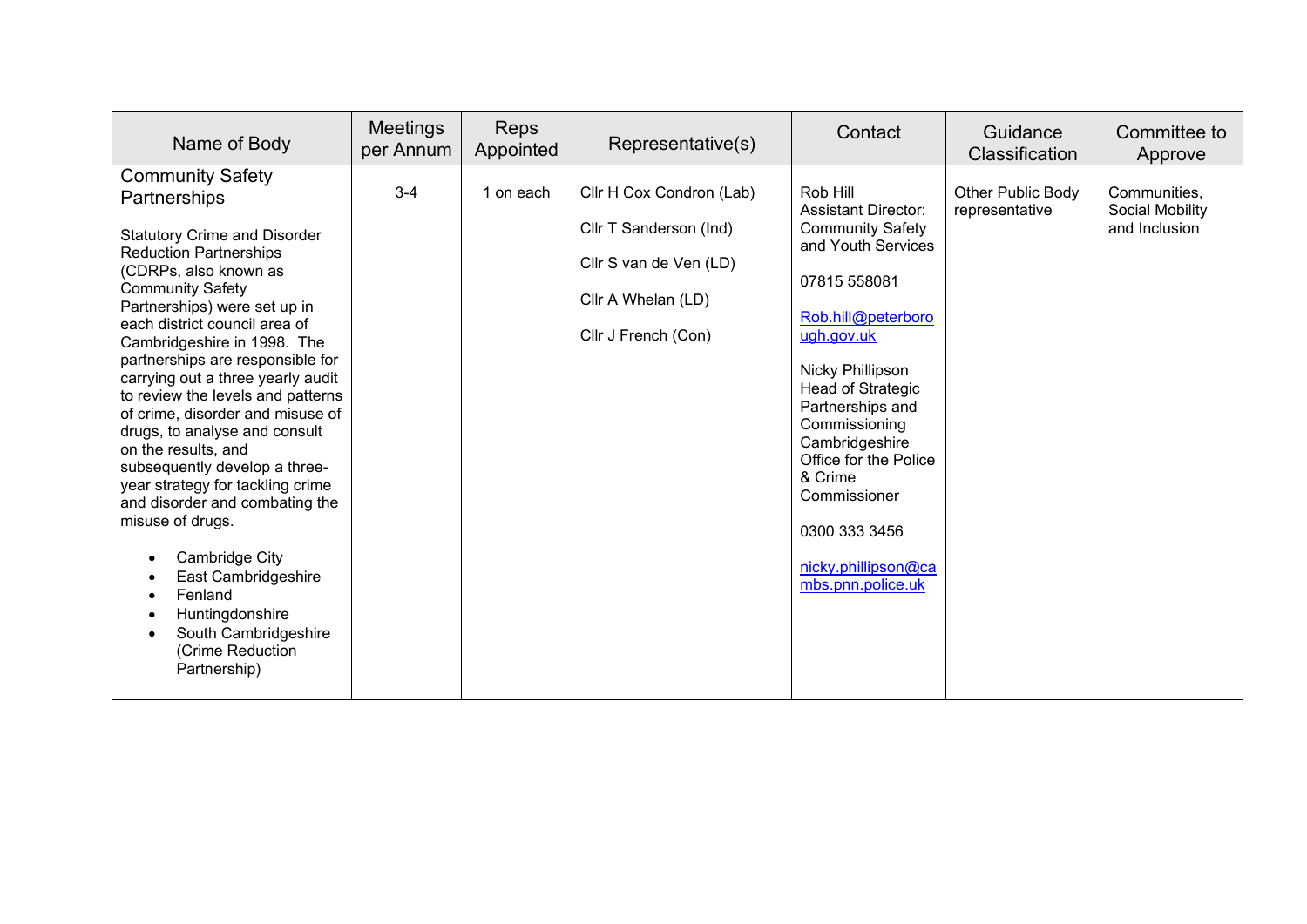| Name of Body                                                                                                                                             | Meetings<br>per Annum | Reps<br>Appointed | Representative(s)       | Contact                                                                                                                                                                   | Guidance<br>Classification              | Committee to<br>Approve                          |
|----------------------------------------------------------------------------------------------------------------------------------------------------------|-----------------------|-------------------|-------------------------|---------------------------------------------------------------------------------------------------------------------------------------------------------------------------|-----------------------------------------|--------------------------------------------------|
| <b>Duxford Neighbours</b><br>Forum<br>Liaison meeting with the<br>Director of the Museum.                                                                | $\overline{2}$        | $\mathbf{1}$      | Cllr P McDonald (LD)    | Sarah Padgett<br><b>Executive Assistant</b><br>Commercial<br>Services and<br>Operations<br>Imperial War<br>Museum<br>01223 499379. Ext<br>7379<br>spadgett@iwm.org.<br>uk | Other Public Body<br>representative     | Communities,<br>Social Mobility<br>and Inclusion |
| East Anglia Reserve<br>Forces & Cadets<br>Association<br>To raise, recruit and administer<br>the Territorial Army Volunteer<br>Reserve and Cadet Forces. | $\overline{2}$        | $\overline{1}$    | Cllr S Kindersley (LD)  | Mr T. G. Louth<br><b>Executive Officer</b><br>Springfield Tyrells<br>01245 244800<br>(switchboard)<br>ea-<br>offman@rfea.mod.<br>uk                                       | Unincorporated<br>Association<br>Member | Communities,<br>Social Mobility<br>and Inclusion |
| <b>Hinchingbrooke Country</b><br>Park Joint Group<br>To monitor the operation of<br>Hinchingbrooke Country Park.                                         | $\overline{2}$        | $\overline{1}$    | Cllr K Billington (Con) | Claire Bulman<br>Huntingdonshire<br><b>District Council</b><br>Claire.Bulman@hu<br>ntingdonshire.gov.u<br>k                                                               | Other Public Body<br>representative     | Communities,<br>Social Mobility<br>and Inclusion |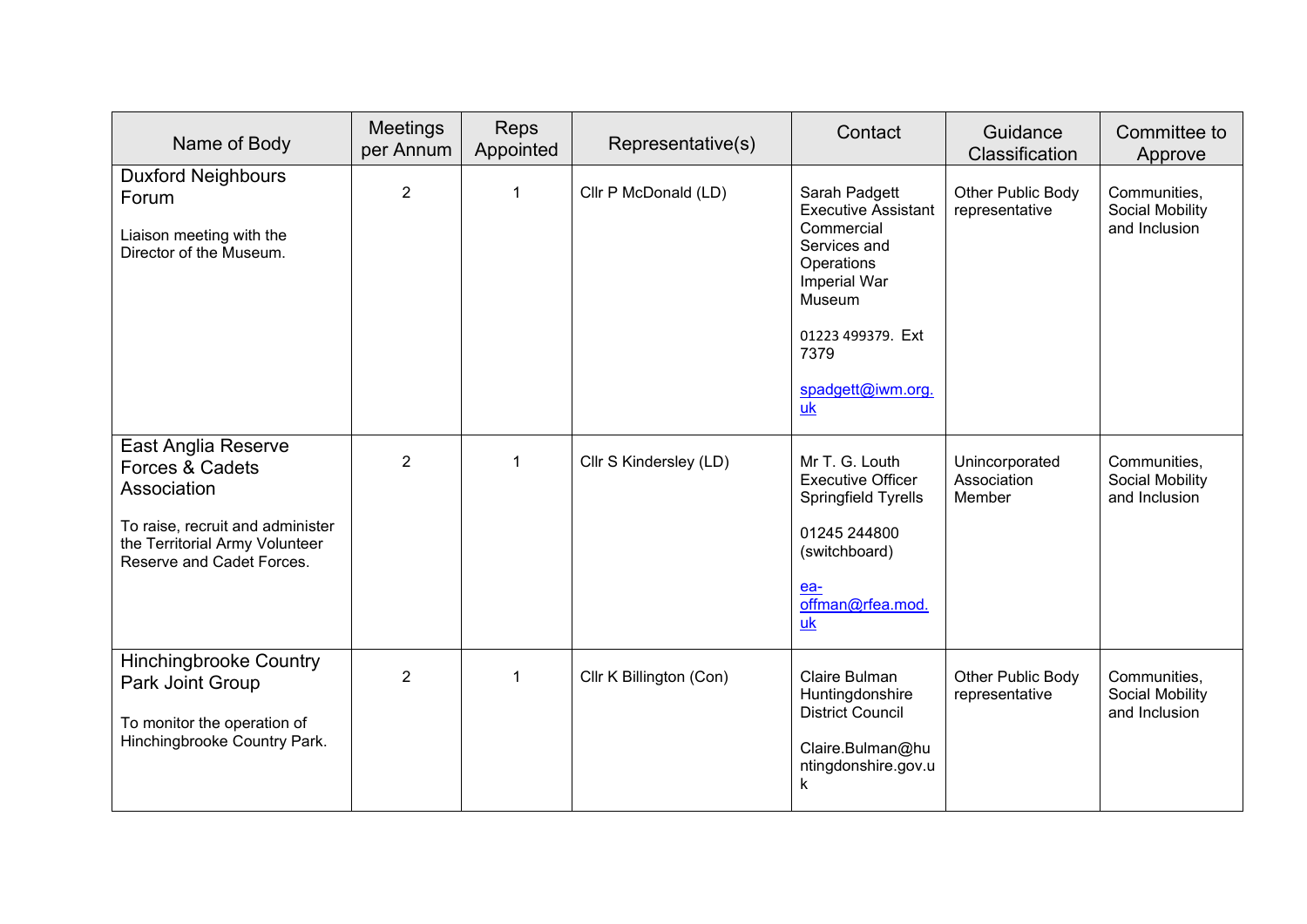| Name of Body                                                                                                                                                                                                                                                                                                                                                                                                                                                               | <b>Meetings</b><br>per Annum | Reps<br>Appointed | Representative(s)                                  | Contact                                                                                                                          | Guidance<br>Classification          | Committee to<br>Approve                          |
|----------------------------------------------------------------------------------------------------------------------------------------------------------------------------------------------------------------------------------------------------------------------------------------------------------------------------------------------------------------------------------------------------------------------------------------------------------------------------|------------------------------|-------------------|----------------------------------------------------|----------------------------------------------------------------------------------------------------------------------------------|-------------------------------------|--------------------------------------------------|
| Huntingdon Freemen's<br>Trust<br>A charity assisting individuals<br>and organisations falling within<br>the Huntingdon Town Council<br>area only.<br>[Term of Office is for four years<br>from 20 May]                                                                                                                                                                                                                                                                     | 11                           | 1                 | Cllr T Sanderson (Ind)                             | <b>Ruth Black</b><br><b>Chief Executive</b><br>01480 414909<br>ceo@huntingdonfree<br>men.org.uk                                  | Trustee of a Charity                | Communities,<br>Social Mobility<br>and Inclusion |
| Hunts Forum of Voluntary<br>Organisations<br>Hunts Forum of Voluntary<br>Organisations is an umbrella<br>body for voluntary and<br>community groups in<br>Huntingdonshire. It is an<br>independent, non-profit making<br>group formed from a coalition of<br>local voluntary organizations<br>and run by an elected<br>committee of voluntary sector<br>representatives. It supports<br>voluntary and community<br>organisations with information,<br>advice and training. | $\overline{\mathbf{4}}$      | $\overline{2}$    | Cllr T Sanderson (Ind)<br>Cllr H Cox Condron (Lab) | Julie Farrow<br><b>Hunts Forum of</b><br><b>Voluntary</b><br><b>Organisations</b><br>01480 420601<br>julie@huntsforum.o<br>rg.uk | Other Public Body<br>representative | Communities,<br>Social Mobility<br>and Inclusion |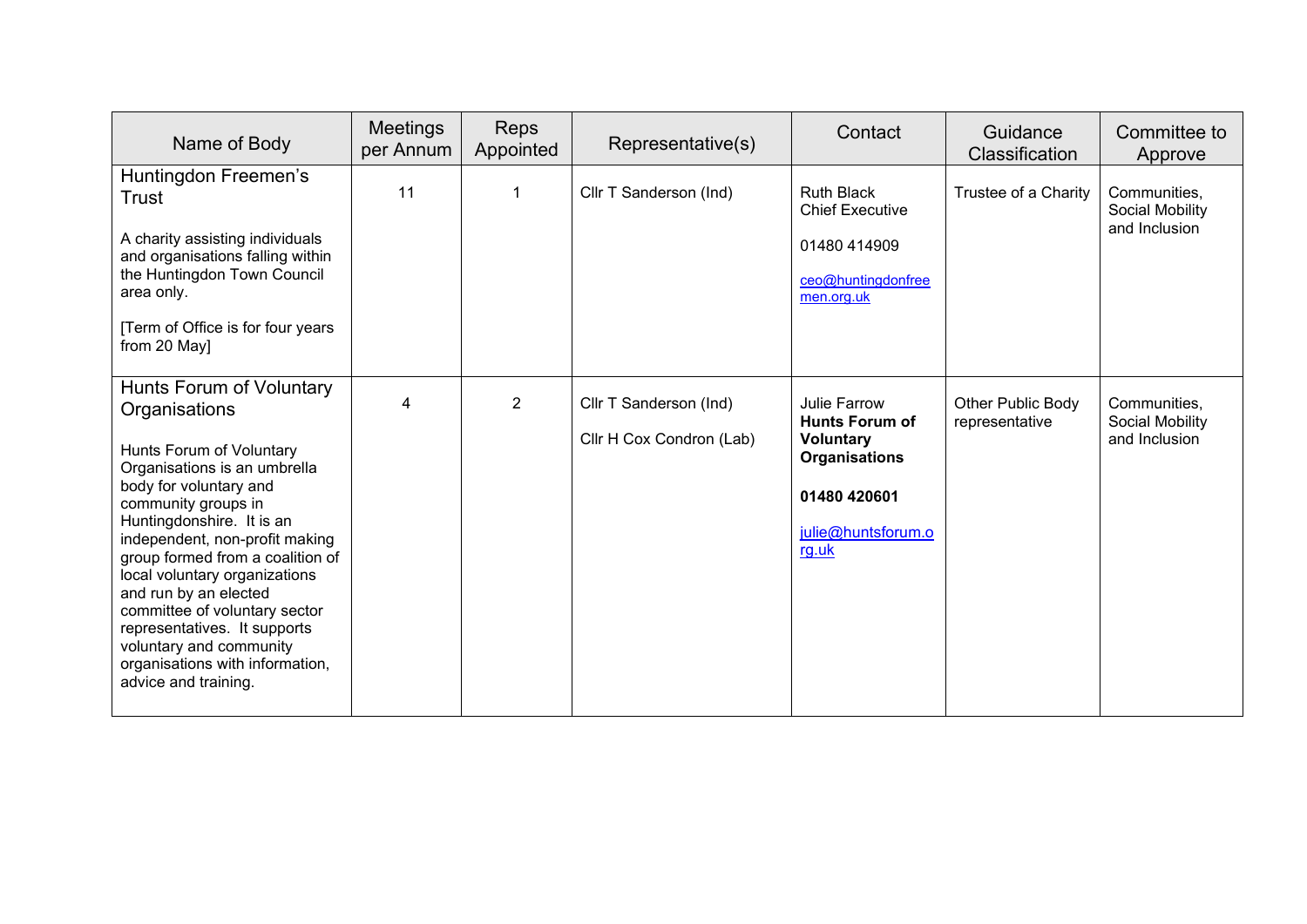| Name of Body                                                                                                                                                                                                                                                                                                                                                                                                  | <b>Meetings</b><br>per Annum | <b>Reps</b><br>Appointed | Representative(s)      | Contact                                                                                                                                      | Guidance<br><b>Classification</b>   | Committee to<br>Approve                          |
|---------------------------------------------------------------------------------------------------------------------------------------------------------------------------------------------------------------------------------------------------------------------------------------------------------------------------------------------------------------------------------------------------------------|------------------------------|--------------------------|------------------------|----------------------------------------------------------------------------------------------------------------------------------------------|-------------------------------------|--------------------------------------------------|
| <b>King Edward Community</b><br><b>Centre Association</b><br>Leases & manages King<br><b>Edward Community Centre,</b><br>Chatteris.                                                                                                                                                                                                                                                                           | <b>TBC</b>                   |                          | Cllr A Hay (Con)       | <b>Chris Pope</b><br>chris.c.pope@btint<br>ernet.com<br>01354 692658                                                                         | Trustee of a Charity                | Communities,<br>Social Mobility<br>and Inclusion |
| Peterborough and<br>Cambridgeshire<br><b>Community Covenant</b><br>(Military) Board<br>The Armed Forces Covenant<br>Board aims to improve the<br>outcomes and life choices of<br>military personnel, reservists,<br>their families and veterans living<br>in Cambridgeshire and<br>Peterborough. The Covenant<br>Board also aims to enhance the<br>relationship between civilian<br>and military communities. | 4                            |                          | Cllr S Kindersley (LD) | Anita Howard<br>Community<br>Engagement<br>Manager<br>Strengthening<br>Communities<br>01223 715588<br>anita.howard@cam<br>bridgeshire.gov.uk | Other Public Body<br>representative | Communities,<br>Social Mobility<br>and Inclusion |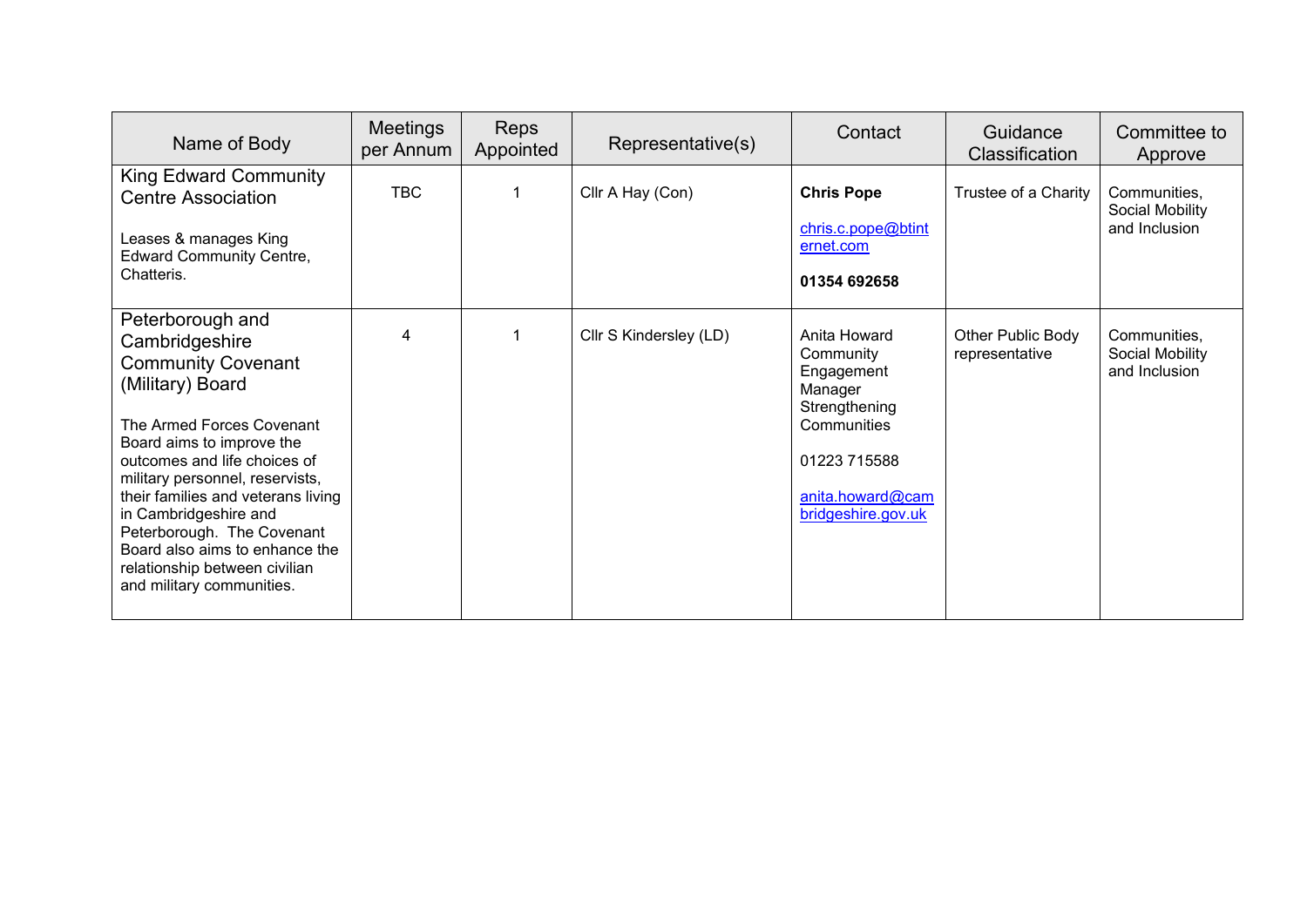| Name of Body                                                                                                                                                                                                                                  | <b>Meetings</b><br>per Annum | <b>Reps</b><br>Appointed | Representative(s)                            | Contact                                                                                    | Guidance<br>Classification              | Committee to<br>Approve                          |
|-----------------------------------------------------------------------------------------------------------------------------------------------------------------------------------------------------------------------------------------------|------------------------------|--------------------------|----------------------------------------------|--------------------------------------------------------------------------------------------|-----------------------------------------|--------------------------------------------------|
| <b>Ramsey Wind Farm</b><br><b>Community Benefit Fund</b><br><b>Advisory Group</b><br>To provide a community benefit<br>fund of £40,000 for community<br>projects within the Parish<br>boundaries of Ramsey, Bury,<br>Upwood and the Raveleys. |                              | $\overline{2}$           | Cllr A Costello (Con)<br>Cllr S Corney (Con) | Matt Young<br>Matt.Young@grant<br>scape.org.uk<br>01908 247630                             | Other Public Body<br>representative     | Communities,<br>Social Mobility<br>and Inclusion |
| Soham & District Sports<br><b>Association Management</b><br>Committee<br>Charity providing sport for the<br>local community.                                                                                                                  | 4                            |                          | Cllr M Goldsack (Con)                        | Mrs Sharon<br>Hickmott<br>Manager<br>01353 722662<br>sdsa@rosspeers-<br>sportscentre.co.uk | Unincorporated<br>Association<br>Member | Communities,<br>Social Mobility<br>and Inclusion |
| <b>St Neots Museum</b><br><b>Management Committee</b><br>Provides advice and<br>management support to St<br>Neots Museum for the benefit of<br>the local community.                                                                           | $\overline{2}$               | -1                       | Cllr K Prentice (Con)                        | <b>Geoff Watts</b><br>Chairman<br>01480 214163<br>curators@stneotsmus<br>eum.org.uk        | Other Public Body<br>representative     | Communities,<br>Social Mobility<br>and Inclusion |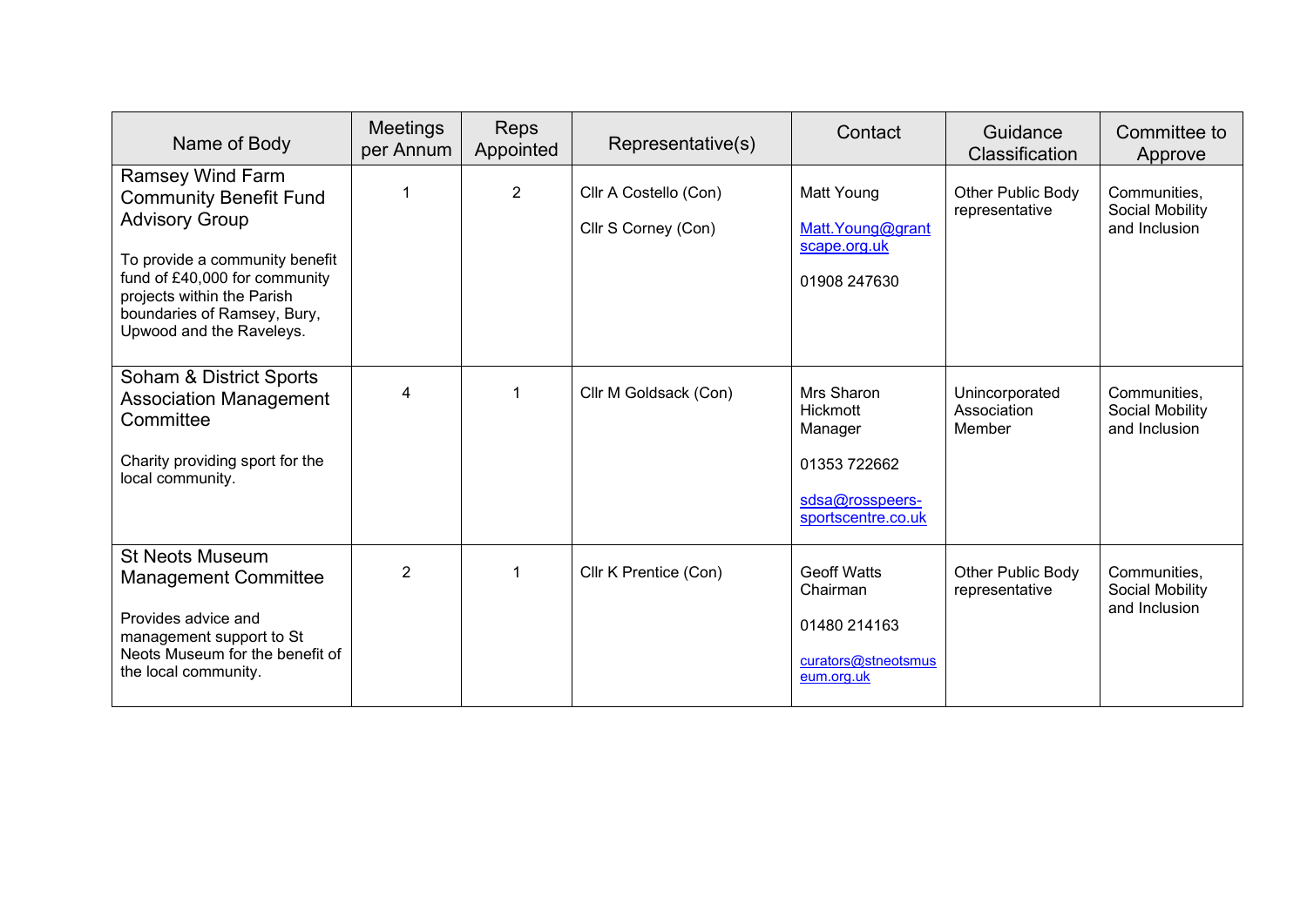Appendix 2

# Appointments to Internal Advisory Groups and Panels

| Name of Body                                                                                                                                                                                                                                                                                                                                    | Meetings per<br>Annum | Representatives<br>Appointed | Representative(s)                                                                               | <b>Contact Details</b>                                                                                          |
|-------------------------------------------------------------------------------------------------------------------------------------------------------------------------------------------------------------------------------------------------------------------------------------------------------------------------------------------------|-----------------------|------------------------------|-------------------------------------------------------------------------------------------------|-----------------------------------------------------------------------------------------------------------------|
| Cambridgeshire<br><b>Skills Governing</b><br><b>Board</b><br>Provides strategic direction,<br>challenge and support and<br>oversees day to day<br>management of service                                                                                                                                                                         | 4                     |                              | T Sanderson (Con)                                                                               | Tanya Meadows<br>Head of Adult Learning and Skills<br>Tanya.Meadows@cambridgeshire.<br>gov.uk                   |
| <b>County Advisory</b><br><b>Group on Archives</b><br>and Local Studies<br>The County Archives and<br>Local Studies Advisory Group<br>exists to provide a forum for<br>those who share an interest<br>in the preservation and use of<br>the documentary heritage of<br>Cambridgeshire (including the<br>historic county of<br>Huntingdonshire). | $\overline{2}$        | 4                            | Cllr P Coutts (LD)<br>Cllr H Cox Condron (Lab)<br>Cllr T Sanderson (Ind)<br>Cllr S Taylor (Ind) | Alan Akeroyd<br>Archives and Local Studies<br>Manager<br>alan.akeroyd@cambridgeshire.gov.<br>uk<br>01223 699489 |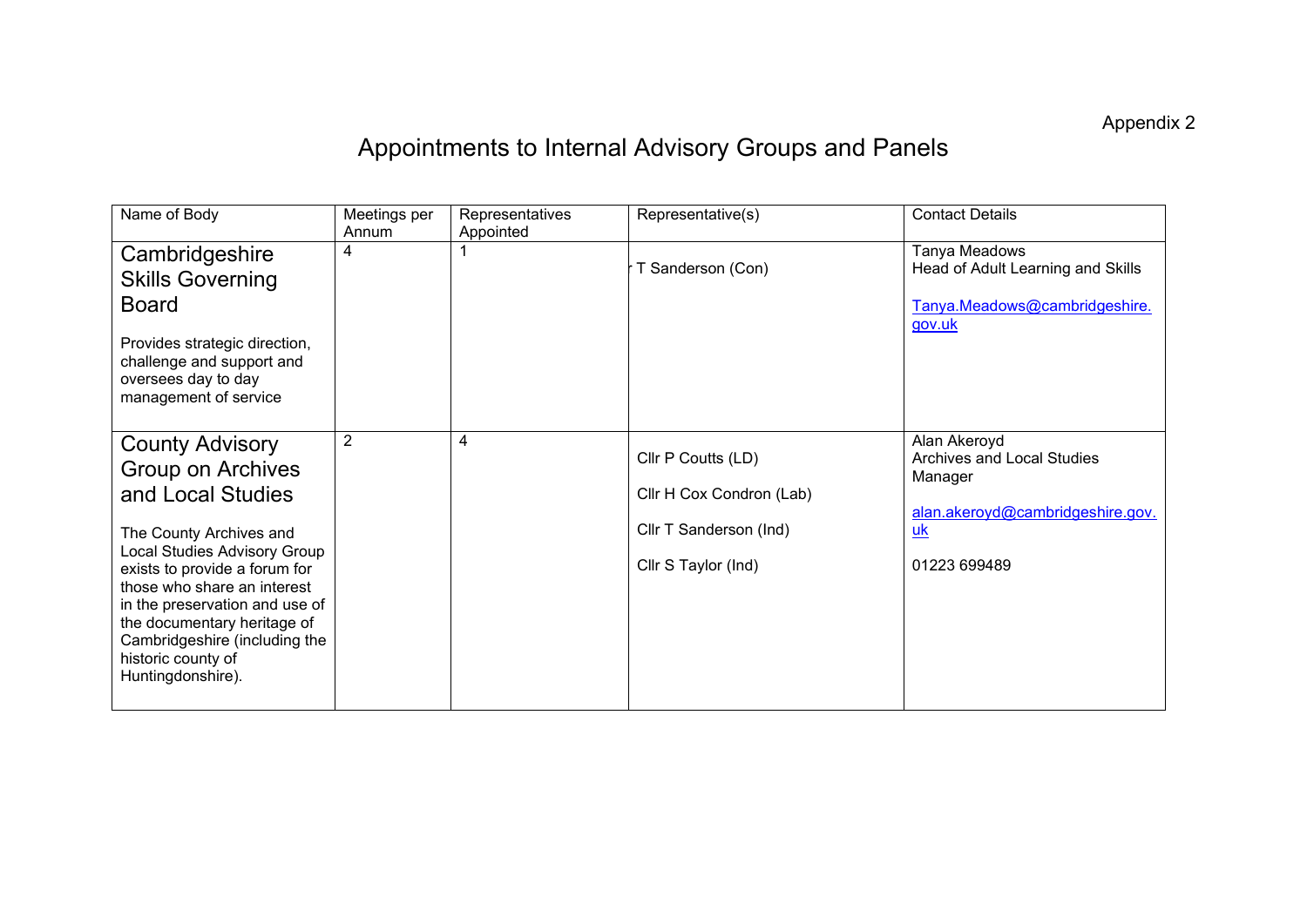| Name of Body                                                                                                                                                                                                                                                          | Meetings per<br>Annum | Representatives<br>Appointed | Representative(s)                                                                                                                                                            | <b>Contact Details</b>                                                              |
|-----------------------------------------------------------------------------------------------------------------------------------------------------------------------------------------------------------------------------------------------------------------------|-----------------------|------------------------------|------------------------------------------------------------------------------------------------------------------------------------------------------------------------------|-------------------------------------------------------------------------------------|
| Innovate and<br><b>Cultivate Fund Bid</b><br><b>Assessment Panel</b><br>To consider bids to the<br>Innovate and Cultivate Fund<br>which will result in the<br>commissioning of services<br>being delivered by others to<br>communities in<br>Cambridgeshire.          | To be<br>confirmed    |                              | Cllr H Batchelor (LD)<br>Cllr A Costello (Con)<br>Cllr H Cox Condron (Lab)<br>Cllr S Criswell (Con)<br>Cllr J French (Con)<br>Cllr T Sanderson (Ind)<br>Cllr F Thompson (LD) | <b>Elaine Matthews</b><br>Elaine.Matthews@cambridgeshire.<br>gov.uk<br>01223 706385 |
| <b>The Library Presents</b><br>The Library Presents brings a<br>high quality, diverse selection<br>of arts activities into the heart<br>of villages and towns across<br>the county, including<br>performances, exhibitions<br>and film, digital art and<br>workshops. | 4                     |                              | Cllr H Cox Condron (Lab)<br>Substitute:<br>Cllr R Hathorn (LD)                                                                                                               | Joanne Gray<br>Joanne.Gray@cambridgeshire.gov.<br>$\underline{uk}$<br>01223 715476  |